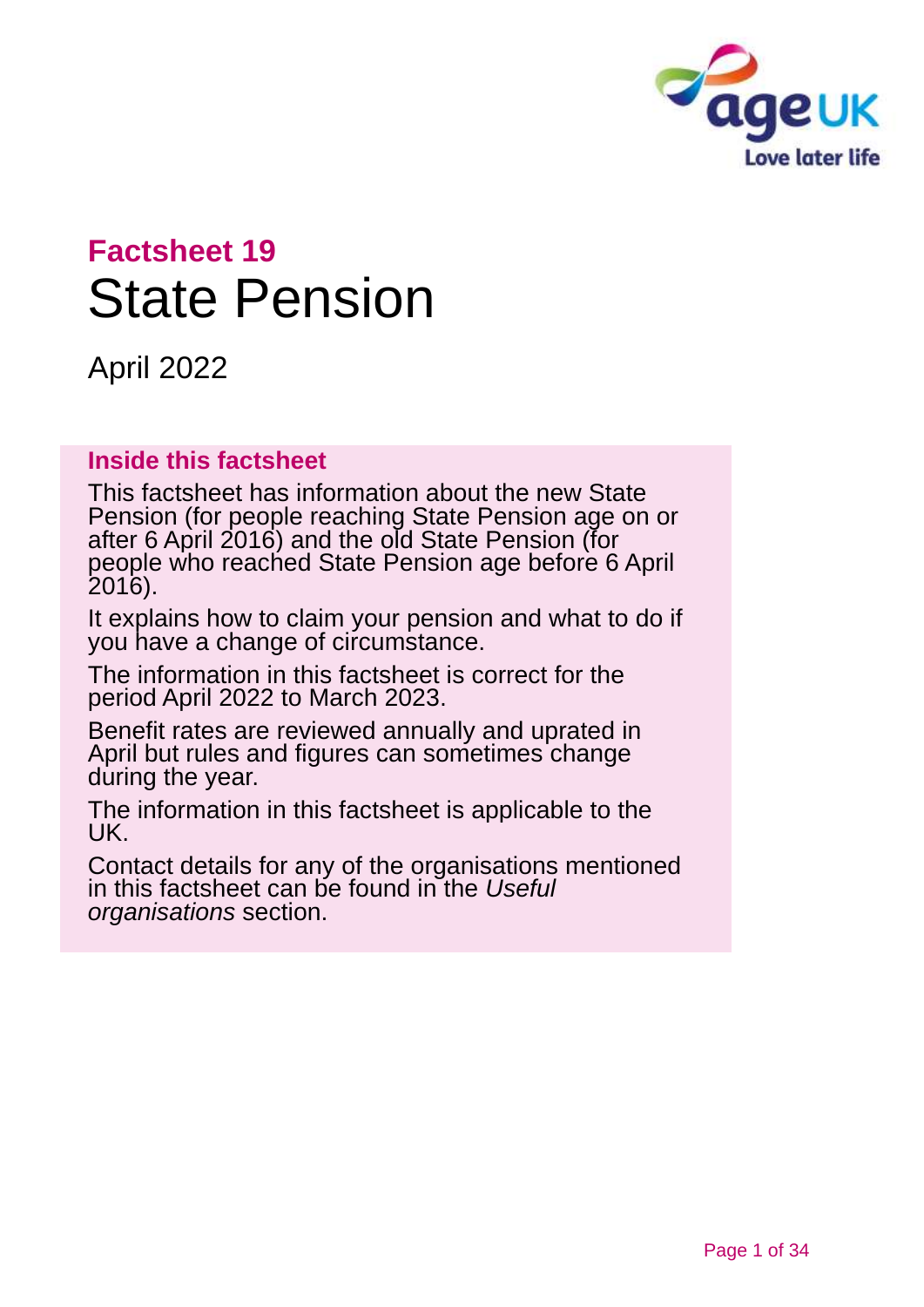## **Contents**

| 1 What is State Pension?                                                | 4               |
|-------------------------------------------------------------------------|-----------------|
| 2 State Pension age                                                     | 5               |
| <b>3 Current rates</b>                                                  | 6               |
| 4 Calculating the amount                                                | 6               |
| 4.1 State Pension forecast                                              | 7               |
| 4.2 If your starting amount is less than the full<br>amount             | 7               |
| 4.3 If your starting amount is more than the full<br>amount             | 8               |
| 4.4 No NI contributions/credits prior to 6 April 2016                   | 8               |
| 5 National Insurance (NI)                                               | 8               |
| 6 How to claim State Pension                                            | 9               |
| 6.1 Advance claims and backdating                                       | 10              |
| 6.2 Putting off or deferring State Pension                              | 10              |
| <b>7 Decisions and payments</b>                                         | 11              |
| 7.1 If you disagree with a decision                                     | 11              |
| 7.2 Payment                                                             | 12 <sup>2</sup> |
| 8 Increasing or inheriting Pension from<br>spouse or civil partner      | 12              |
| 8.1 Additional State Pension and Graduated<br><b>Retirement Benefit</b> | 12              |
| 8.2 Inheriting a protected payment                                      | 13              |
| 8.3 Inheriting a deferral payment                                       | 13              |
| 8.4 Women who paid Reduced Rate contributions                           | 13              |
| 8.5 Divorce or dissolved civil partnership                              | 14              |
| 9 Change in your circumstances                                          | 15              |
| 9.1 Going abroad or living there                                        | 15              |
| 9.2 Going into hospital                                                 | 15              |
| 9.3 Going into a care home                                              | 15              |
| <b>10 Other entitlements at retirement</b>                              | 16              |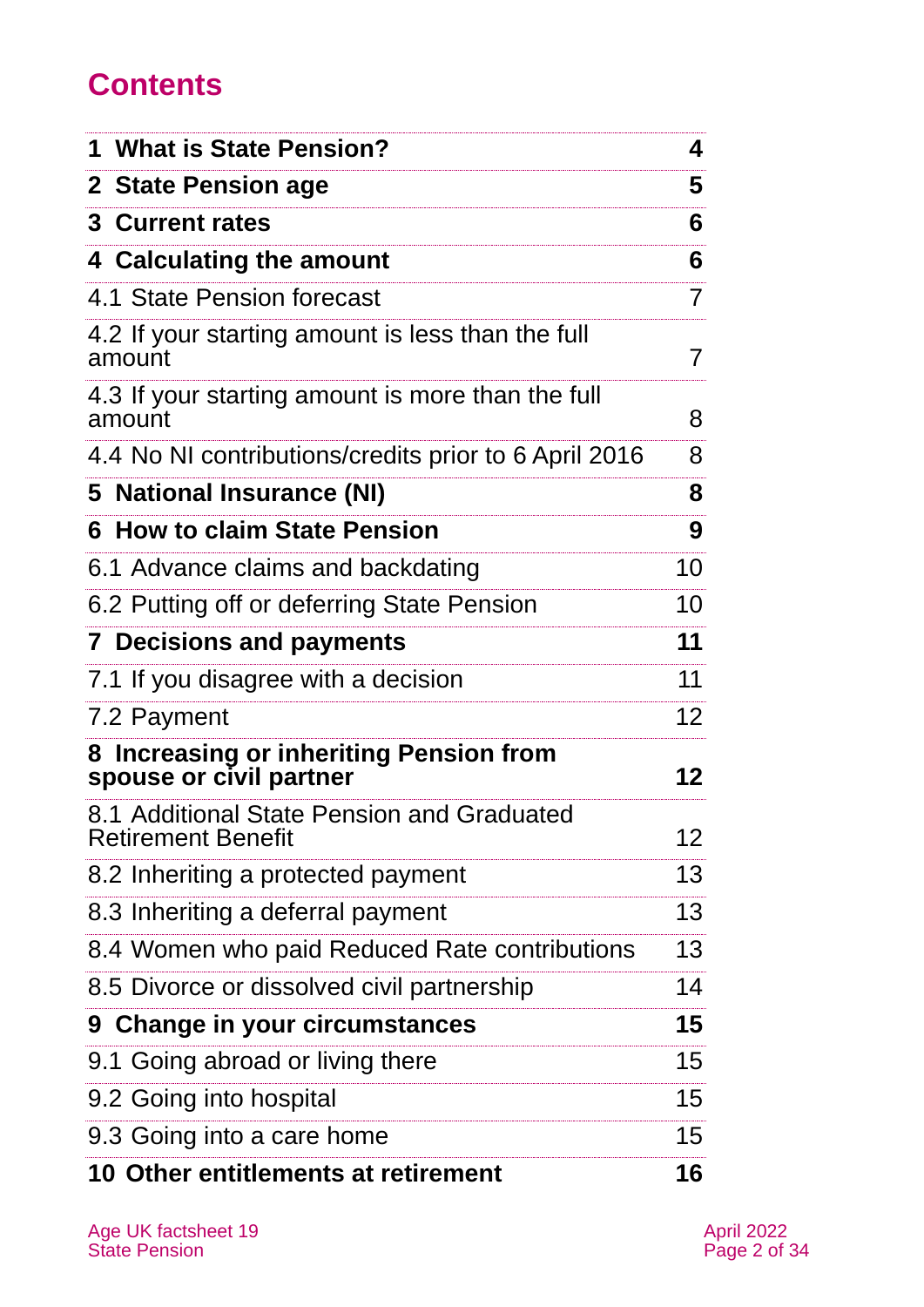| 10.1 Stopping work before reaching State<br>Pension age                     | 16 |
|-----------------------------------------------------------------------------|----|
| 10.2 Working after State Pension age                                        | 17 |
| 10.3 Other benefits after State Pension age                                 | 17 |
| 11 Old State Pension                                                        | 18 |
| 11.1 Basic State Pension                                                    | 18 |
| 11.2 Additional State Pension                                               | 19 |
| 11.3 Other State Pension payments                                           | 20 |
| 11.4 National Insurance                                                     | 20 |
| 11.5 Putting off or deferring State Pension                                 | 21 |
| 11.6 Increasing or inheriting State Pension from<br>spouse or civil partner | 22 |
| 11.7 Inheriting Additional State Pension                                    | 24 |
| 11.8 Inheriting a deferred State Pension                                    | 25 |
| 12 National insurance contributions and credits                             | 25 |
| 12.1 Checking your NI record                                                | 26 |
| 12.2 NI contributions in work                                               | 26 |
| 12.3 NI credits                                                             | 27 |
| 12.4 Voluntary NI contributions                                             | 30 |
| Useful organisations                                                        | 31 |
| Age UK                                                                      | 33 |
| Support our work                                                            | 33 |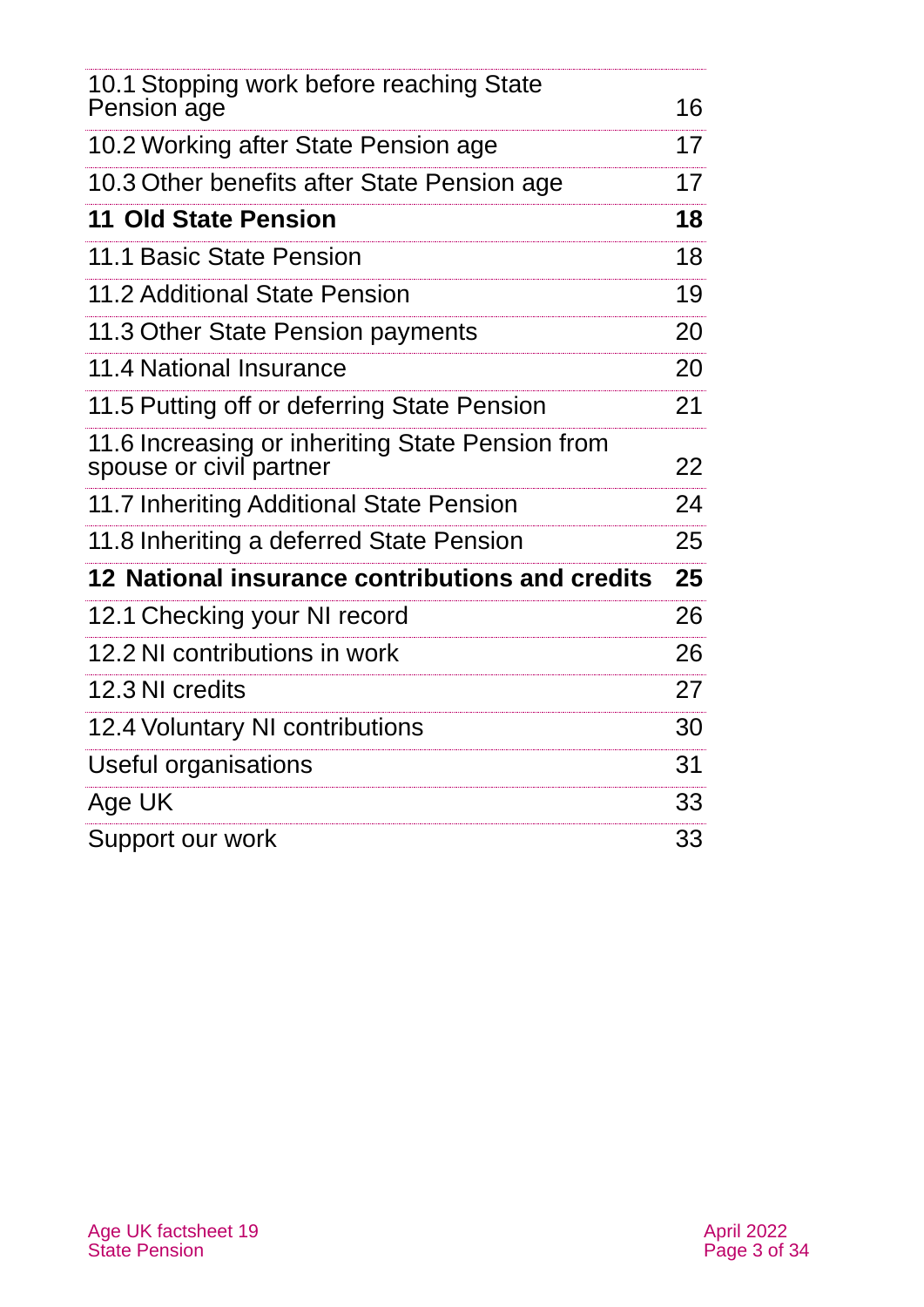## <span id="page-3-0"></span>**1 What is State Pension?**

State Pension can be paid when you reach State Pension age, provided you fulfil National Insurance contribution conditions and make a claim. The amount you are entitled to is not affected by your income and capital but it is taxable.

This factsheet focusses on the new State Pension which was introduced on 6 April 2016 for people reaching State Pension age on or after that date. This applies to:

- ⚫ men born on or after 6 April 1951
- ⚫ women born on or after 6 April 1953.

If you were born before these dates, you remain on the pre-2016 State Pension schemes. Men born between 6 April 1945 and 5 April 1951 and woman born between 6 April 1950 and 5 April 1953 come under the old State Pension, see [section 11.](#page-17-0) If you were born before these dates, you come under another State Pension scheme. You should seek specialist advice if you have specific queries, as the rules are more complex and are not detailed in this factsheet.

The Department for Work and Pensions (DWP) is responsible for State Pensions and other benefits. Older people deal mainly with the Pension Service which is part of the DWP. HM Revenue and Customs (HMRC) deal with National Insurance contributions.

The new State Pension maximum amount is £185.15 a week for 2022/23. The amount received is usually based on National Insurance (NI) contributions you paid during your working life, so you may get more or less than this. To be paid the full amount, you must have paid or been credited with 35 full years of NI contributions or credits.

If you have between 10 and 34 years of NI contributions, you receive a graduated lower amount. If you have less than 10 years contributions, you are not entitled at all. For contributions made before 6 April 2016, transitional arrangements apply to take the pre-2016 record into account. For information on what counts as NI contributions, see [section 5.](#page-7-0)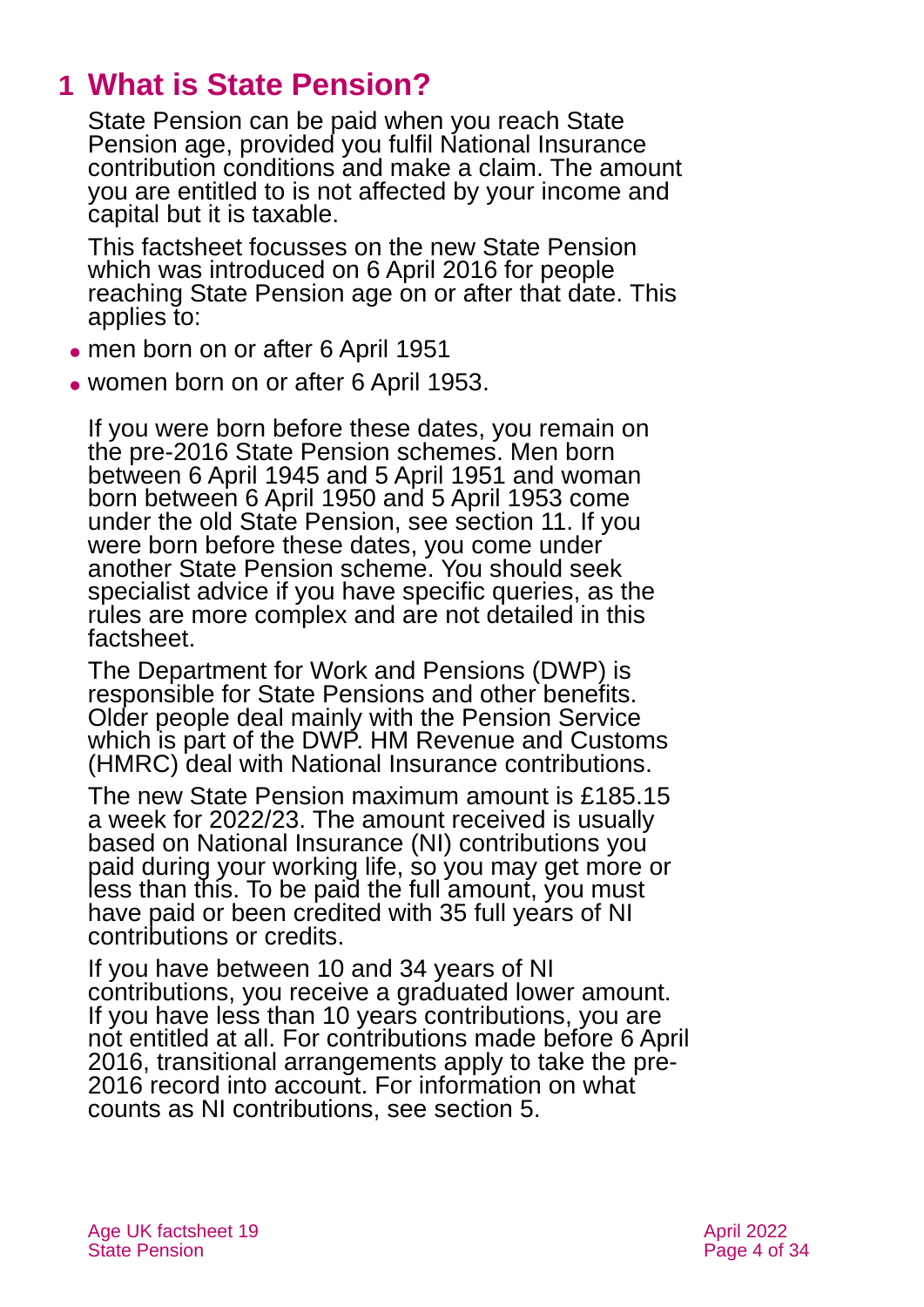#### **Note**

There are exceptions to these rules if you are entitled to very little State Pension based on your own NI contributions.

This could be because you paid married women's or widow's reduced-rate NI contributions, or you are widowed or your civil partner has died.

[See section 8](#page-11-0) for information about increasing or inheriting State Pension from a spouse or civil partner.

## <span id="page-4-0"></span>**2 State Pension age**

You can claim State Pension when you reach State Pension age. Currently this is 66 for men and women. The table below shows when you become entitled based on your date of birth.

| Date of Birth                                            | Date you become<br>entitled                      |
|----------------------------------------------------------|--------------------------------------------------|
| Before 6 October 1954                                    | You have already<br>reached State<br>Pension age |
| 6 October 1954 to 5 April 1960 66 <sup>th</sup> birthday |                                                  |

From 6 May 2026, State Pension age will start increasing again and will reach 67 by 6 March 2028 (and so affecting anyone born between 6 April 1960 and 5 April 1977).

You can find out your own State Pension age and the date you reach it by using the calculator at *[www.gov.uk/calculate-state-pension](http://www.gov.uk/calculate-state-pension)* or by phoning the Future Pension Centre on 0800 731 0175.

Government undertakes regular reviews of State Pension age and whether to increase it, with the next due to be published by May 2023.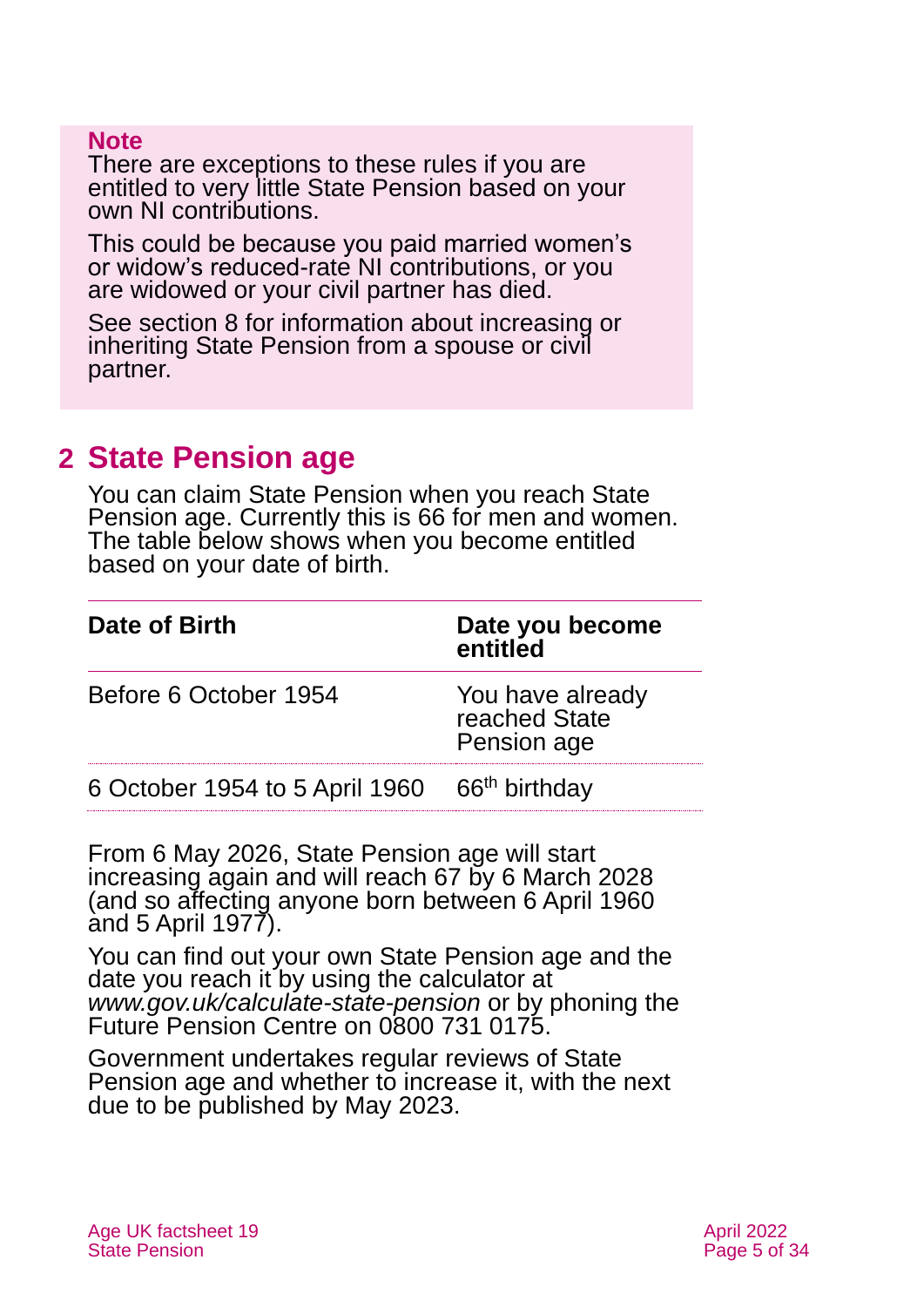## <span id="page-5-0"></span>**3 Current rates**

The full weekly rate for new State Pension is:

| <b>New State Pension</b> | £185.15 |
|--------------------------|---------|
|                          |         |

The full weekly rates for the old State Pension are:

| Category A pension                                                                                    | £141.85 |
|-------------------------------------------------------------------------------------------------------|---------|
| Category B pension based on late<br>spouse's or civil partner's National<br>Insurance contributions   | £141.85 |
| Category B pension based on spouse's or £85.00<br>civil partner's National Insurance<br>contributions |         |
| Category D non-contributory pension                                                                   | £85.00  |

## <span id="page-5-1"></span>**4 Calculating the amount**

For NI contributions/credits from before 6 April 2016, your pre-2016 record is used to calculate a '*starting amount*'. You may get more or less than the full weekly amount, depending on your NI record. Your starting amount is the higher of the amount you would have received:

- based on your own NI contributions under old State Pension rules (including basic and additional pension elements), or
- ⚫ if the new State Pension was in place at the start of your working life.

To work out the starting amount, a deduction is made from both calculations if you were in a contracted-out personal or workplace pension scheme prior to 2016, for example, as a member of a public-sector pension. In this case, you paid lower NI contributions because you paid into a contracted-out pension, or some of your NI contributions were paid towards your private pension instead of additional State Pension.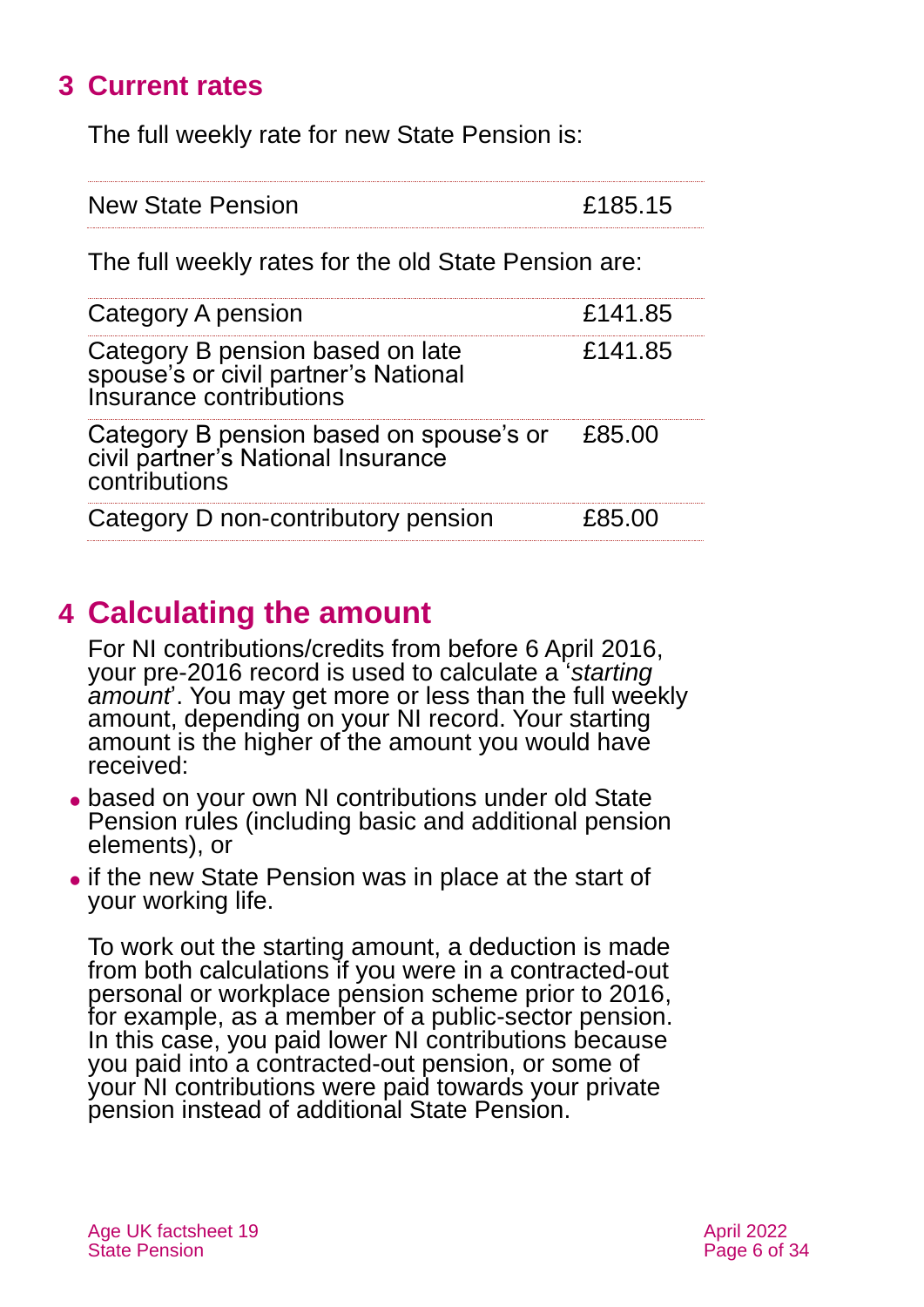#### **Remember**

To receive any amount of State Pension, you must have at least 10 years NI contributions. There are exceptions – [see section 8](#page-11-0) about increasing or inheriting Pension from a spouse or civil partner.

## <span id="page-6-0"></span>**4.1 State Pension forecast**

To see your estimated starting amount, request a State Pension forecast. This estimates how much your State Pension will be, based on your current NI record. It includes:

- the date you reach State Pension age
- an estimate of State Pension based on your NI record to date
- the number of qualifying years you currently have.

#### **Action**

Anyone over 18 can get an estimate from *[www.gov.uk/check-state-pension](http://www.gov.uk/check-state-pension)* or if you are over 50, you can request a paper forecast by calling the Future Pension Centre on 0800 731 0175.

If the estimate shows you have insufficient qualifying years to get a full State Pension, ask if you can make up the shortfall before reaching State Pension age.

If not, ask HMRC for a NI statement, check this and query any gaps. Consider paying voluntary NI contributions to make up gaps (see [section 12.4\)](#page-29-0).

### **4.2 If your starting amount is less than the full amount**

You may be able to receive a higher rate of State Pension by adding more qualifying years to your NI record until you reach the full amount or you reach State Pension age, whichever is first. Each qualifying year on your NI record adds 1/35<sup>th</sup> of the full amount (£5.29 a week) to your new State Pension entitlement. See [section 12](#page-26-0) for how to increase your NI record.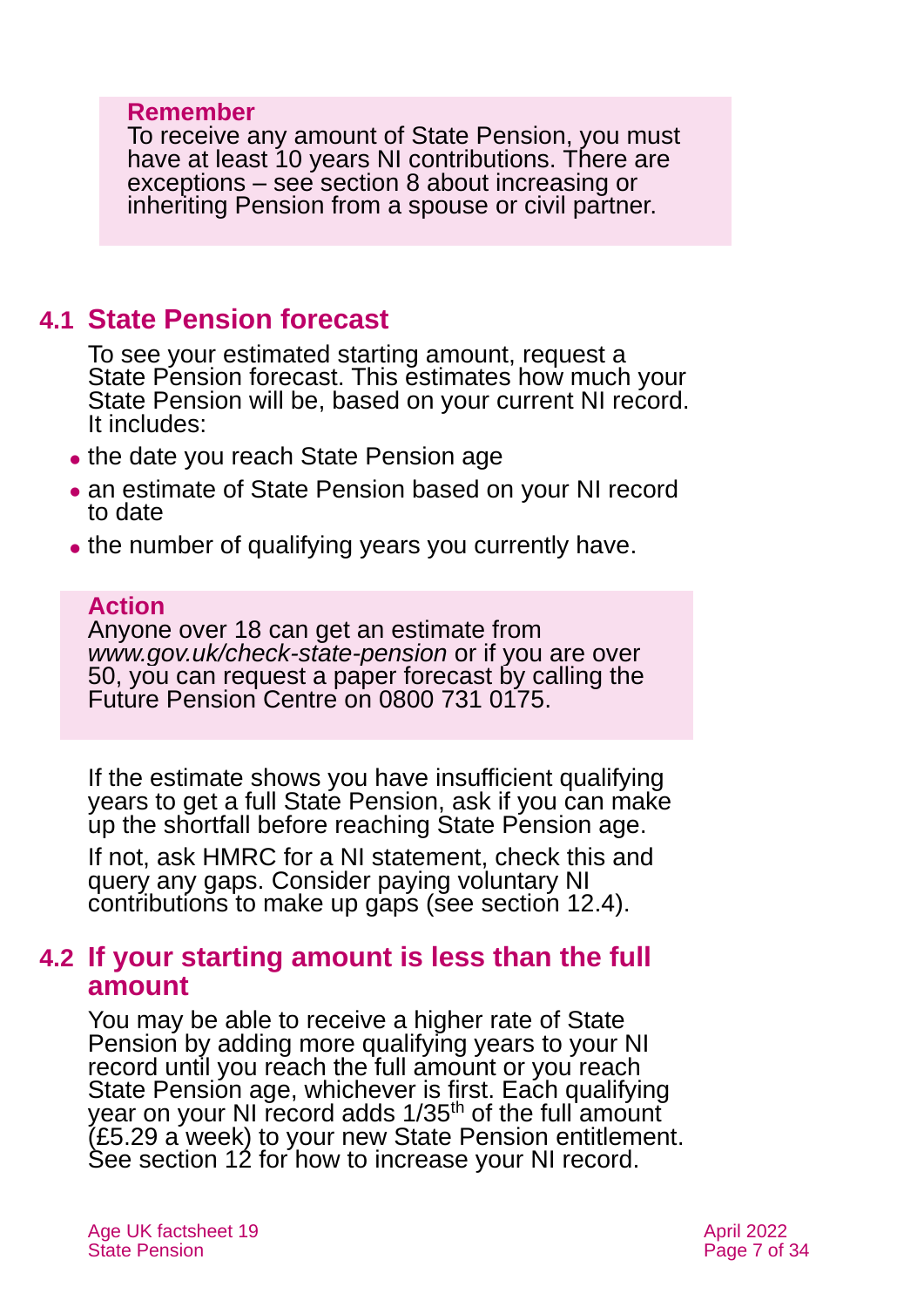### **Example**

Your starting amount from your pre-April 2016 NI record is £120.00 a week. You add five qualifying years to your NI record before reaching State Pension age (each adding £5.29) equalling £26.45 a week. You are paid £146.45 a week State Pension when you claim.

## **4.3 If your starting amount is more than the full amount**

If your starting amount is more than the full State Pension amount, the extra amount is called your '*protected payment*'. This is paid on top of your new State Pension when you claim and increases each year in line with inflation. If you are already over the full new State Pension amount, any qualifying years added to your NI record before reaching State Pension age do not add anything to the amount of your State Pension.

## **4.4 No NI contributions/credits prior to 6 April 2016**

Your State Pension is calculated entirely under new State Pension rules. You must have at least 10 qualifying years on your NI record to get new State Pension (there are exceptions – [see section 8](#page-11-0) about increasing or inheriting Pension from a spouse or civil partner). Your new State Pension is more likely to be calculated in this way if you were born after the year 2000 or became a resident of the UK after 2015.

## <span id="page-7-0"></span>**5 National Insurance (NI)**

Your NI record can be made up of any combination of:

- ⚫ NI contributions paid while working as an employee or self-employed
- NI contributions paid voluntarily
- NI credits awarded while receiving certain benefits
- ⚫ NI credits and/or Home Responsibilities Protection awarded due to caring responsibilities.

[Section 1](#page-3-0) details what you may be entitled to based on the number of years on your NI record.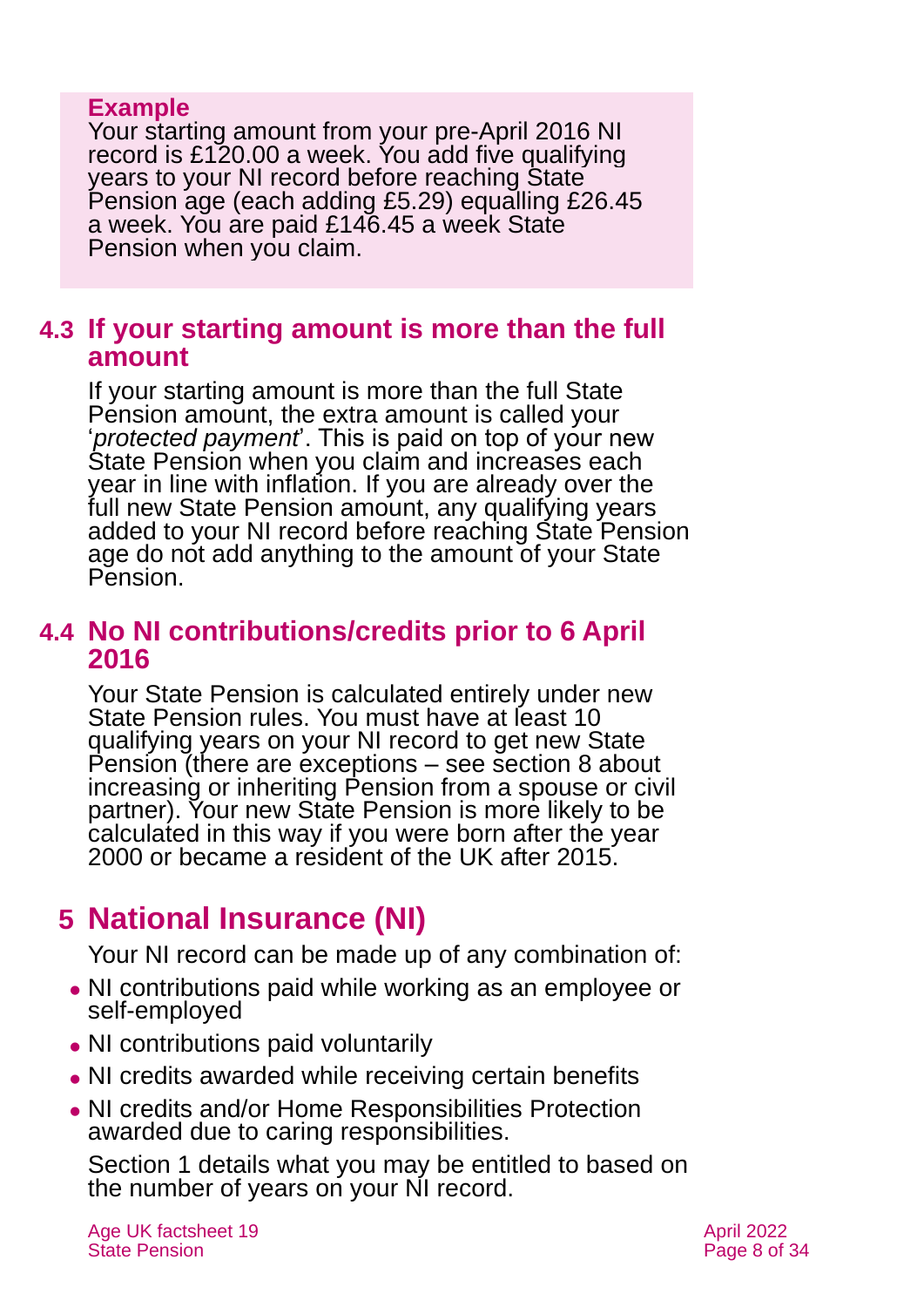For information about different types of NI contributions and making voluntary payments, see [section 12.](#page-24-0)

## <span id="page-8-0"></span>**6 How to claim State Pension**

You do not get State Pension automatically – you must claim it. You should get a letter no later than two months before reaching State Pension age, telling you what to do. You must provide your NI number when you claim and may need to provide evidence of your date of birth.

If you have not received a letter, phone the claim line below and they can discuss what you need to do. If you are within four months of reaching your State Pension age, you should be able to make a claim.

If you already receive benefits like Pension Credit as part of a couple when you reach State Pension age (i.e. the younger partner), you may not need to claim State Pension as it is awarded automatically. The Pension Service can advise if this applies.

You can claim in the following ways.

## **Online**

Go to *[www.gov.uk/get-state-pension](http://www.gov.uk/get-state-pension)* to make your claim

There is an online helpdesk to help you through the process if you have difficulty, or you can:

- ⚫ Telephone: 0800 169 0154
- ⚫ Textphone: 0800 169 0254
- ⚫ Welsh language: 0800 169 0253
- ⚫ Welsh language textphone: 0800 169 0203

## **Phone**

Call the State Pension claim line to request a claim form on:

- ⚫ Telephone: 0800 731 7898
- ⚫ Textphone: 0800 731 7339
- ⚫ Welsh language: 0800 731 7936
- ⚫ Welsh language textphone: 0800 731 7013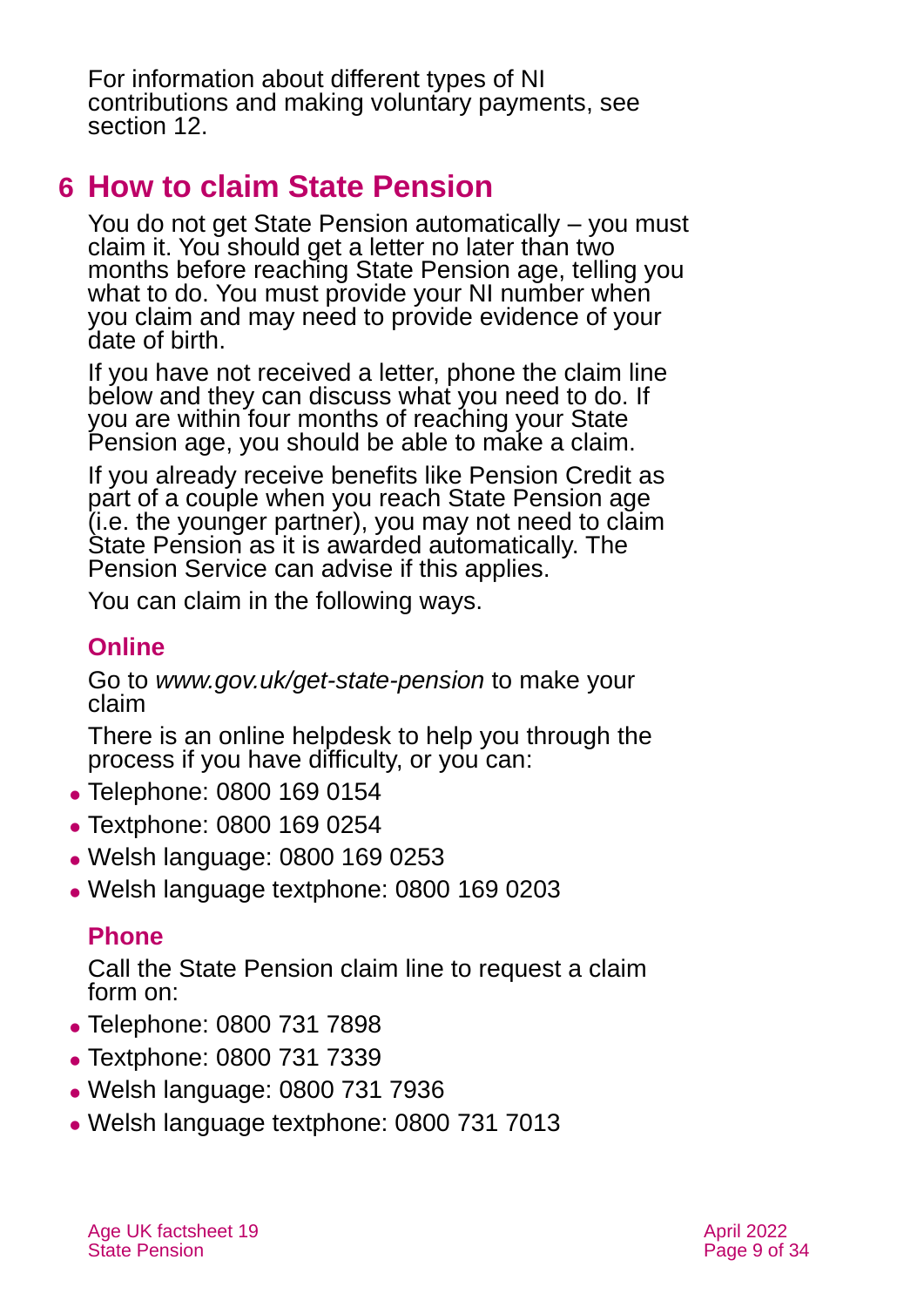### **Download the claim form**

If you are claiming an old State Pension (men born before 6 April 1951 or women born before 6 April 1953) you can download a copy of the claim form at *[www.gov.uk/government/publications/the-basic-state](http://www.gov.uk/government/publications/the-basic-state-pension)[pension](http://www.gov.uk/government/publications/the-basic-state-pension)*

#### **Action**

If you have lost your NI number, contact the National Insurance helpline on 0300 200 3500 or Textphone on 0300 200 3519.

## **6.1 Advance claims and backdating**

You can claim your State Pension up to, but no more than, four months in advance. It is a good idea to claim in advance as it may take a while for your claim to be processed.

The maximum period of backdating is 12 months, but a claim cannot be backdated to a date before you reached State Pension age. You are not paid interest on any backdated lump sum. You do not need to show any special reasons for backdating – you simply ask for the claim to be backdated.

If you claim more than 12 months after you became entitled, you are treated as having deferred claiming (see next [section\).](#page-9-0) If you decide to ask for backdating having deferred your State Pension claim, you reduce the amount of deferred State Pension you are entitled to. You may wish to seek independent advice to check what your best option is.

## <span id="page-9-0"></span>**6.2 Putting off or deferring State Pension**

When you reach State Pension age, you can put off or '*defer*' claiming State Pension, which means you may receive a higher rate of State Pension later on. If you start receiving State Pension, it is possible to change your mind and start to defer it, but this can only be done once.

You must defer for at least nine weeks. Your new State Pension increases by one per cent for every nine weeks you defer or about 5.8 per cent for a full year. You can defer claiming for as long as you like.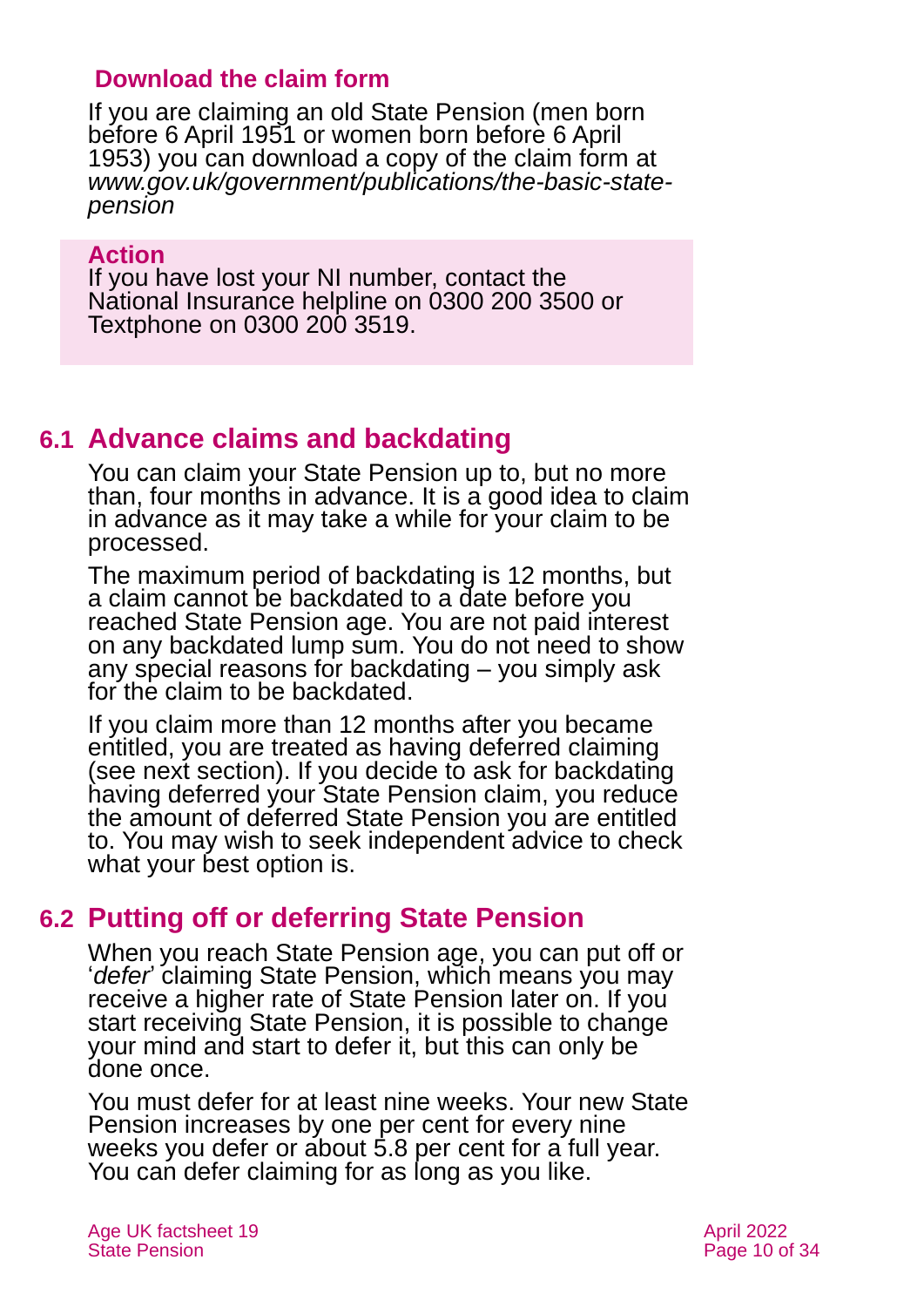This increased amount is paid on top of your new State Pension when you start claiming and counts as taxable income. You cannot take the extra amount as a lump sum payment and if you die before your spouse or civil partner, they cannot inherit any of your increase.

This may not be right for everyone and whether you gain overall depends on your specific circumstances.

In particular, if you or your partner claim certain benefits such as Pension Credit, Universal Credit, or income-related Employment and Support Allowance, you do not receive any increase for each whole week in which you receive the other benefit. The unclaimed State Pension also counts as notional income for these benefits.

#### **Action**

If you are thinking about deferring your State Pension, it is important to consider the full implications, especially if you claim other benefits. Seek advice from Age UK Advice if considering this. In Wales, contact [Age Cymru](#page-32-2) Advice and in Scotland, [contact Age Scotland.](#page-32-3)

## <span id="page-10-0"></span>**7 Decisions and payments**

Once your claim has been processed, the Pension Service send you a decision notice including details of how much your State Pension will be, how and when it will be paid, your duty to report relevant changes in your circumstances, and your appeal rights.

## **7.1 If you disagree with a decision**

If you think you have been awarded the wrong amount of State Pension or disagree with a decision about your State Pension, you can ask for the decision to be revised, called a '*Mandatory Reconsideration*' (MR).

If you are still unhappy with the decision after MR, you can appeal to an independent tribunal. There are time limits that apply, so it is important to act quickly. See factsheet 74, *[Challenging welfare benefit decisions](https://www.ageuk.org.uk/globalassets/age-uk/documents/factsheets/fs74_challenging_welfare_benefit_decisions_fcs.pdf)*.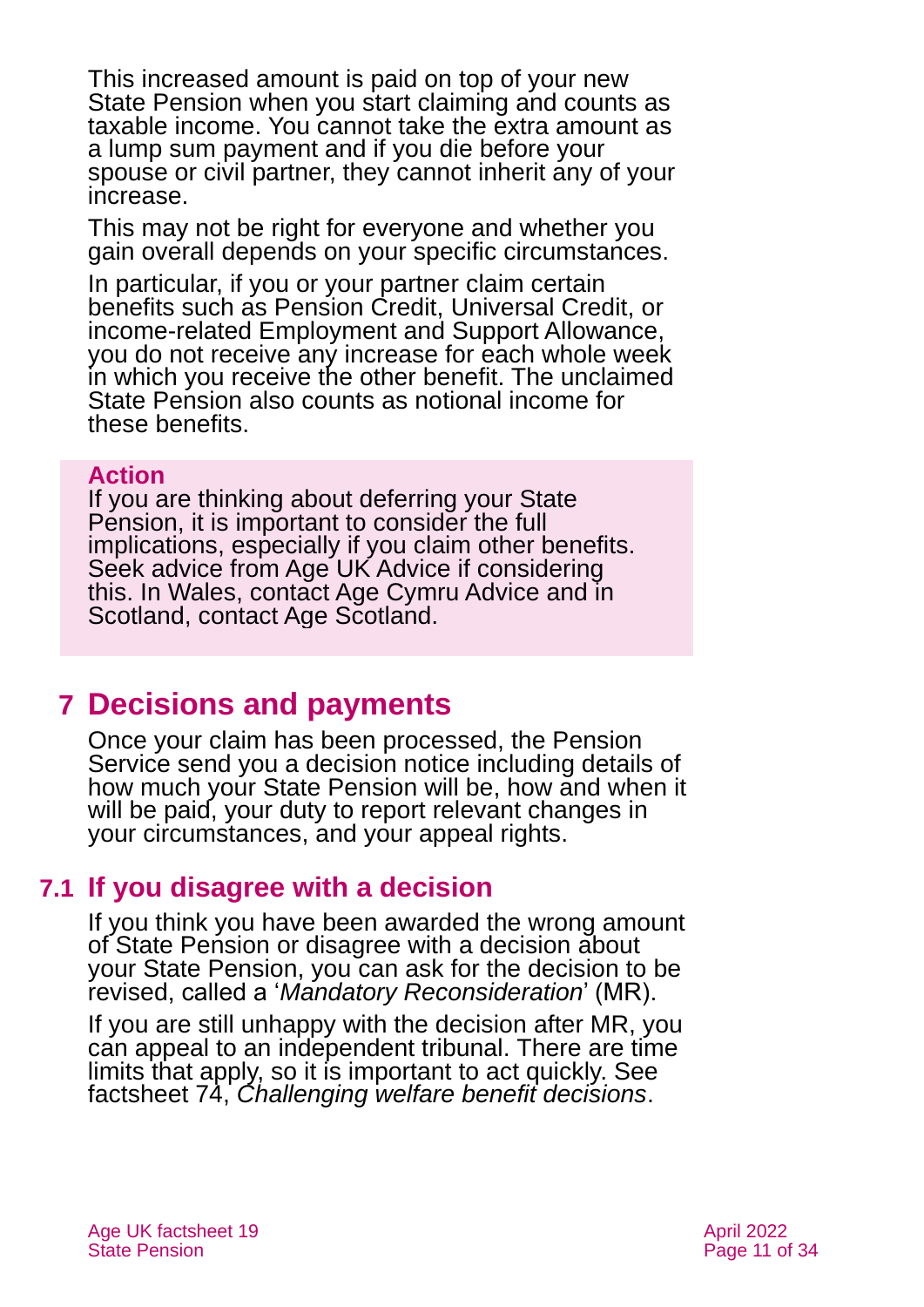## **7.2 Payment**

Most people have their State Pension paid directly into an account.

When you apply for your State Pension, you are given information about the different types of bank or building society accounts you can use. Your amount is usually paid four-weekly in arrears, although you can ask to be paid weekly or fortnightly.

State Pension can be paid to an appointee who acts on your behalf if you are not able to act for yourself.

If you cannot open or manage an account, it can be paid by a system called the *[Payment Exception](https://www.gov.uk/payment-exception-service)  [Service](https://www.gov.uk/payment-exception-service)*, which is collected from PayPoint outlets located in local shops.

You can authorise someone else to collect your money from a bank, building society or PayPoint outlet. If you are unsure about your payment options, a local advice agency may be able to help.

Payment starts from the day you reach State Pension age, unless you are in the old State Pension system, when it can be up to a week later.

## <span id="page-11-0"></span>**8 Increasing or inheriting Pension from spouse or civil partner**

New State Pension is normally based on your own NI record only. However, you may be able to inherit an extra payment from your spouse or civil partner or qualify for a higher amount if you paid married women's or widow's reduced rate NI contributions.

#### **Note**

You cannot inherit anything if you remarry or form a new civil partnership before reaching State Pension age.

## **8.1 Additional State Pension and Graduated Retirement Benefit**

You can inherit part of a deceased spouse's or civil partner's additional State Pension and half their Graduated Retirement Benefit once you start claiming your own State Pension if *both* the following apply: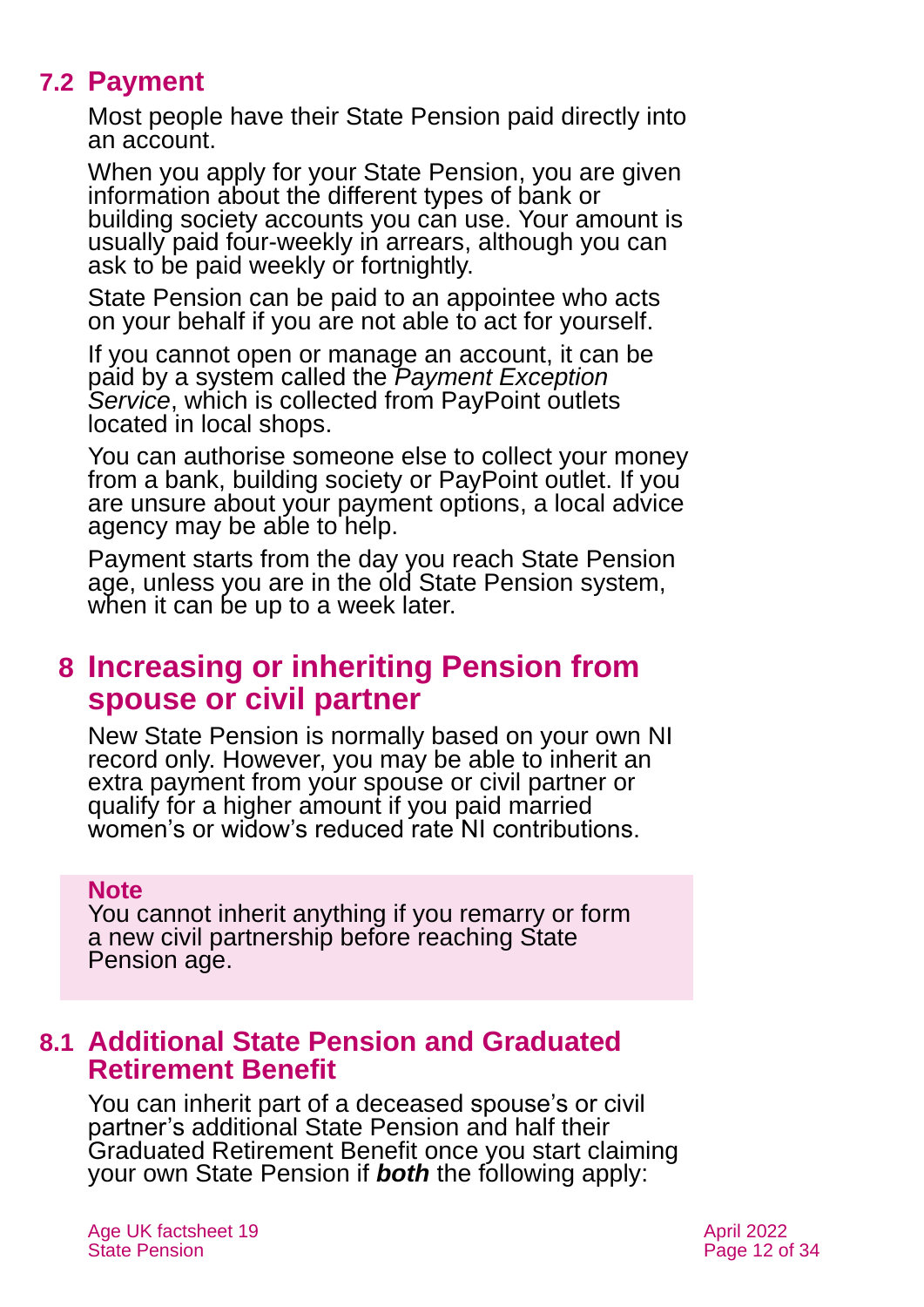- ⚫ your marriage or civil partnership began before 6 April 2016, and
- ⚫ you could have inherited these amounts in the old pre-2016 system,

and *one* of the following applies:

- ⚫ your partner reached State Pension age before 6 April 2016, or
- they died before 6 April 2016 but would have reached State Pension age on or after that date.

## **8.2 Inheriting a protected payment**

You can inherit half of a partner's protected payment once you start claiming your own State Pension if your marriage or civil partnership began before 6 April 2016 and *both* the following apply:

- they reached, or would have reached, State Pension age on or after 6 April 2016, and
- they died on or after 6 April 2016.

## **8.3 Inheriting a deferral payment**

If a spouse or civil partner reached State Pension age before 6 April 2016 and they received extra State Pension due to deferral, you may inherit some of their extra State Pension once you start claiming your State Pension. *Both* of the following must apply:

- ⚫ you were married or in a civil partnership when your partner died, and
- ⚫ you did not remarry or form a new civil partnership before you reached State Pension age.

## **8.4 Women who paid Reduced Rate contributions**

Until April 1977, married women could choose to pay a reduced rate of [NI](https://www.gov.uk/national-insurance) contributions (known as the '*married women's stamp*'). Even after this date, anyone already doing so could continue paying the reduced rate.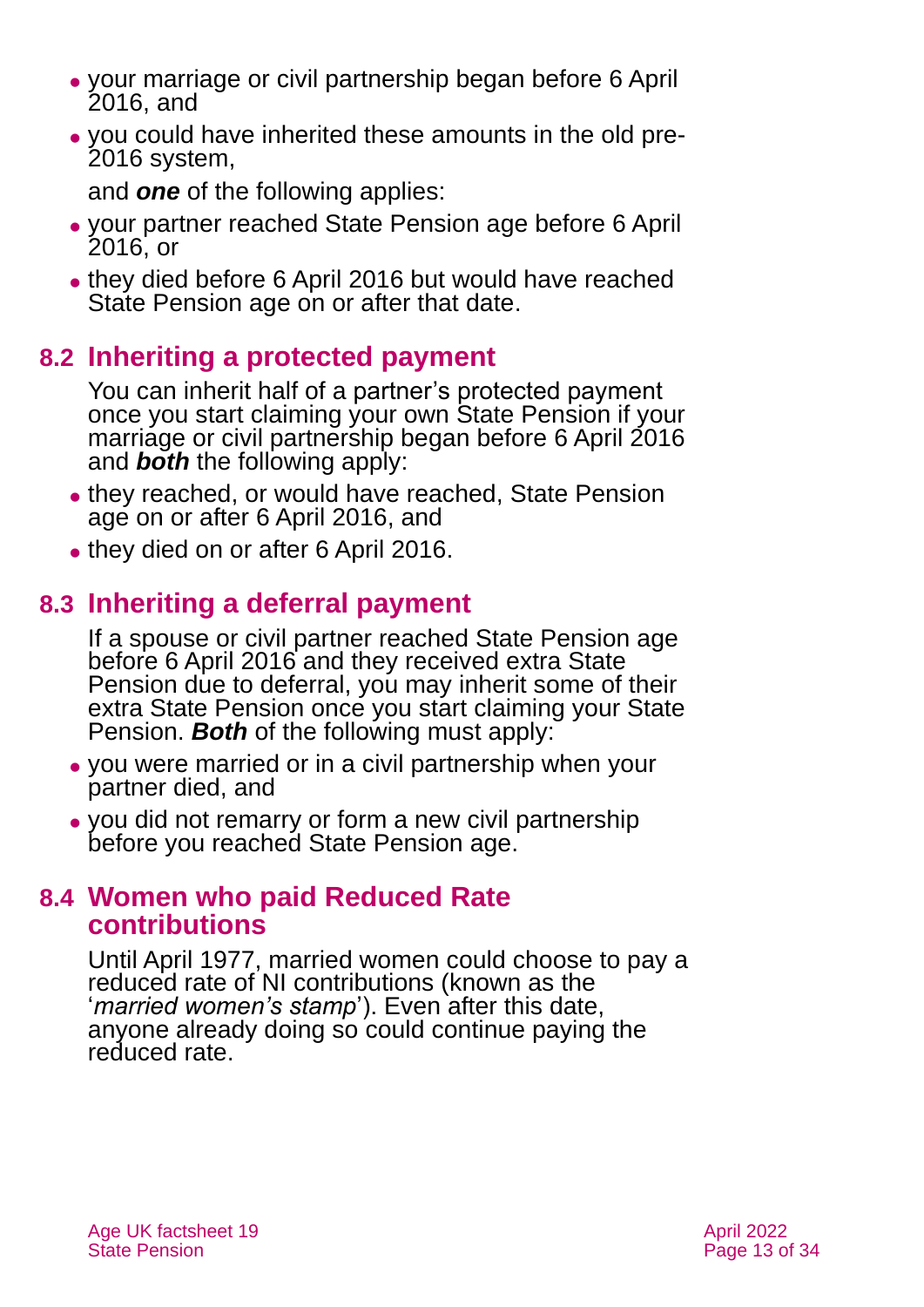This right stopped immediately on divorce, or if you chose to revoke your election and started paying the full rate. It also stopped automatically at the end of two complete tax years during which you earned below the level at which NI contributions must be paid, or you stopped working.

This affects entitlement based on your NI contributions, because the reduced-rate NI contributions do not count towards qualification for State Pension.

If you are a woman with little or no State Pension entitlement as a result, the rules allow State Pension to be worked out differently. This depends on your right to pay reduced-rate NI still applying at some point in the 35 years before the start of the tax year when you reach State Pension age.

If you meet this condition, you do not need the minimum 10 qualifying years to get a State Pension. You may get a State Pension that is either:

- ⚫ the old pre-2016 lower rate basic State Pension of £85.00 a week (if married or in a civil partnership and your partner has reached State Pension age), or
- ⚫ the old pre-2016 rate of basic State Pension of £141.85 a week (if widowed, divorced, or your civil partnership was dissolved).

You get any additional State Pension and Graduated Retirement Benefit built up before 6 April 2016 on top. This is paid when:

- ⚫ you or your spouse or civil partner reach State Pension age (whichever is later), or
- ⚫ you reach State Pension age (if widowed or divorced), or
- ⚫ you are widowed, divorced or your civil partnership is dissolved after you reach State Pension age.

You get this amount if it is more than you would be paid under new State Pension rules based on your own NI record.

## **8.5 Divorce or dissolved civil partnership**

A court can make a '*pension sharing order*' if you get divorced or dissolve your civil partnership.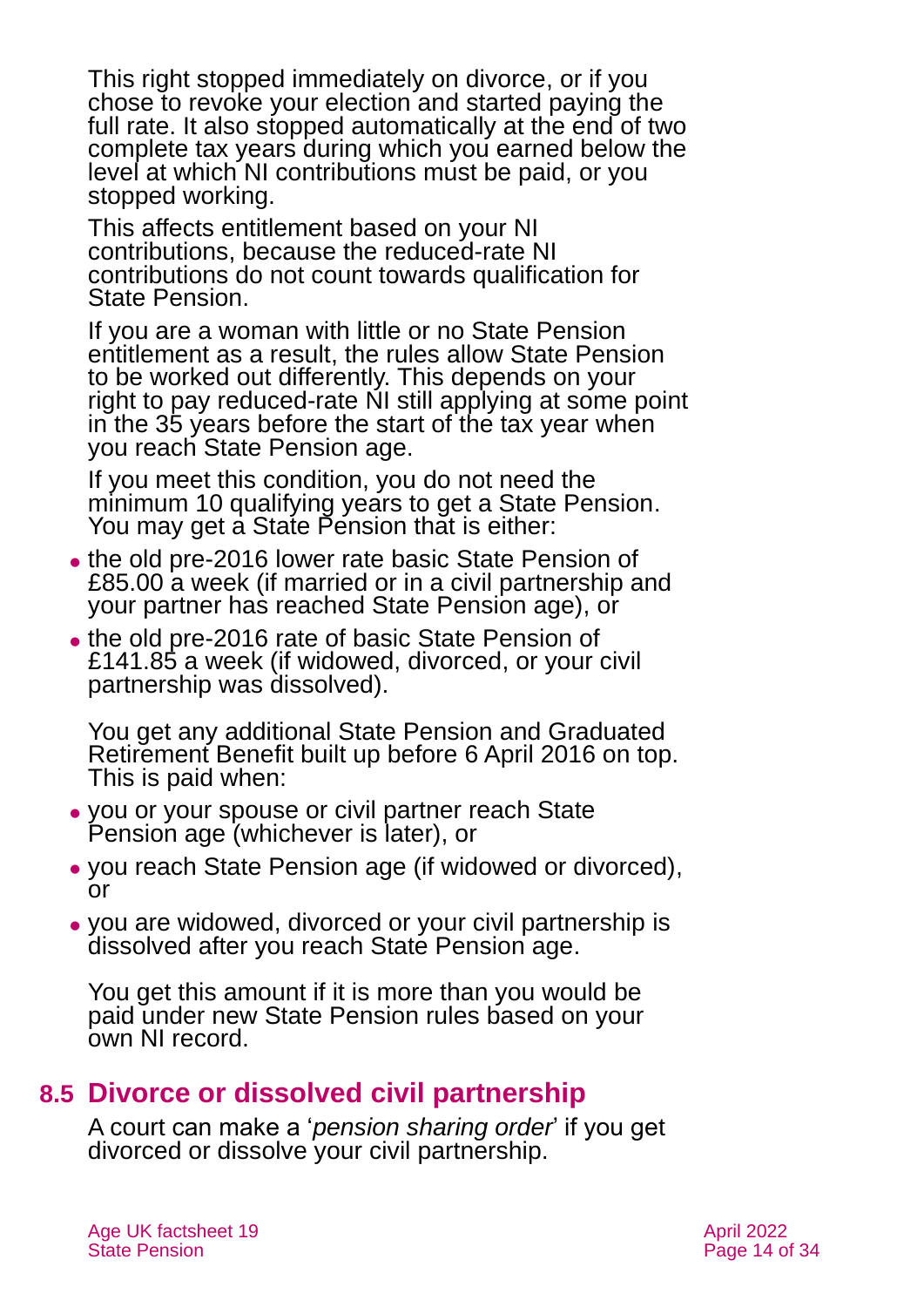You get an extra payment on top of your State Pension if your ex-partner is ordered to share their additional State Pension or protected payment with you.

Your State Pension is reduced if you are ordered to share your additional State Pension or protected payment with your ex-partner.

## <span id="page-14-0"></span>**9 Change in your circumstances**

You must report all changes in your circumstances that might affect your State Pension to the Pension Service. These include the following.

## **9.1 Going abroad or living there**

State Pension is payable without time limit if you go abroad. If you are going abroad for some time, you can arrange for State Pension to be paid in the country where you live. If you remain abroad, the annual State Pension increase is only paid if you live in a European Economic Area (EEA) country or a country with which the UK has an arrangement.

#### **Note**

For more information about receiving your State Pension while living abroad, contact the [International Pension Centre.](https://www.gov.uk/international-pension-centre)

## **9.2 Going into hospital**

State Pension continues to be paid however long you are in hospital.

If you receive another benefit like Attendance Allowance (AA) and payment is combined with your State Pension, then AA can be affected by a hospital stay so you should tell the DWP.

### **9.3 Going into a care home**

State Pension is not affected if you go into a care home but it is taken into account as income if you ask the local authority for help with fees.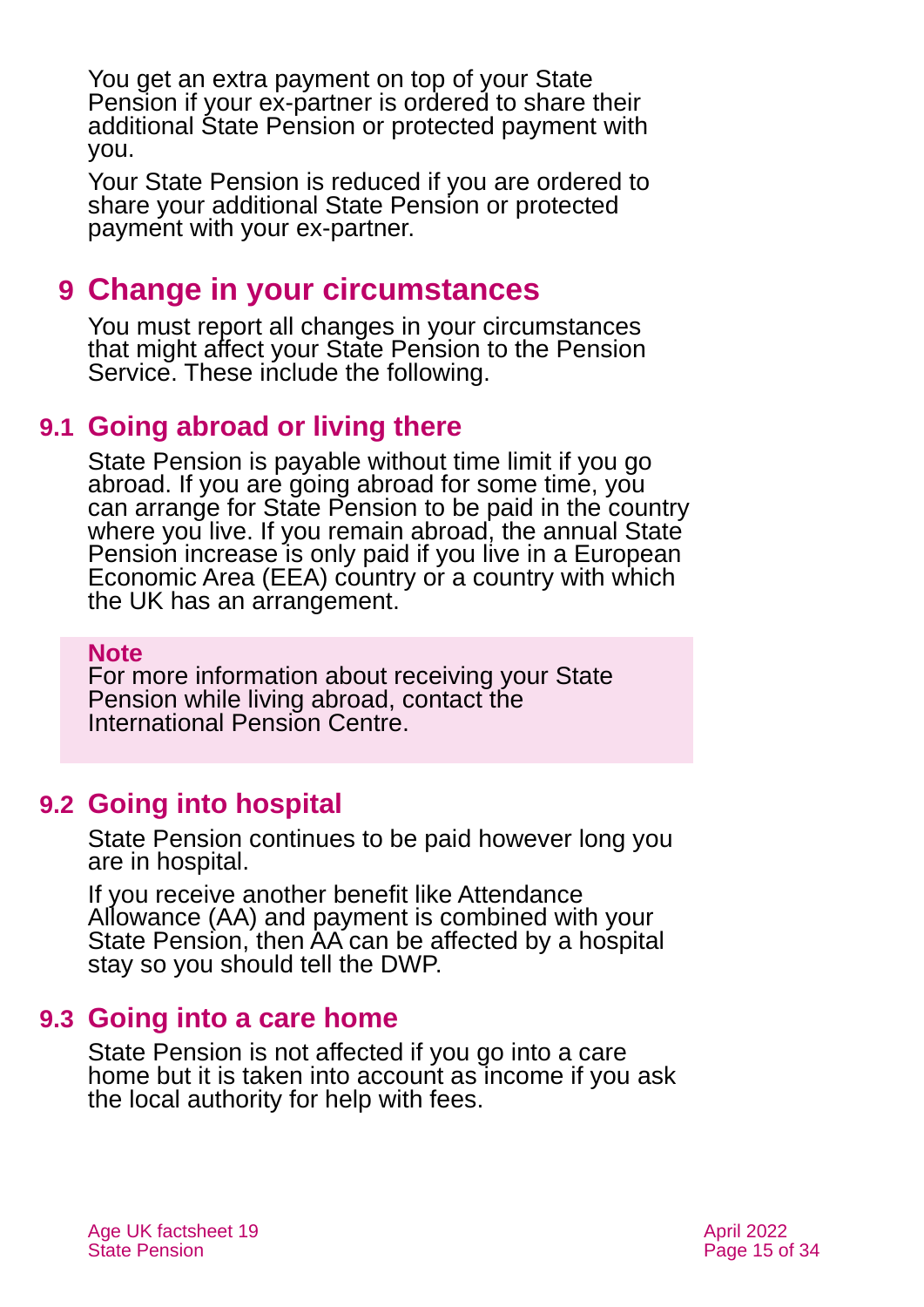#### **Note**

In Scotland, this does not affect free personal and nursing care.

For information about paying for care services in **England**, see factsheet 10, *[Paying for permanent](https://www.ageuk.org.uk/globalassets/age-uk/documents/factsheets/fs10_paying_for_permanent_residential_care_fcs.pdf)  [residential care](https://www.ageuk.org.uk/globalassets/age-uk/documents/factsheets/fs10_paying_for_permanent_residential_care_fcs.pdf)*.

In **Scotland,** see the guide *[Care homes: funding](https://www.ageuk.org.uk/globalassets/age-scotland/documents/ia---factsheets/care/care-5-care-home-guide---funding-apr-2020.pdf)*.

In **Wales**, see Age Cymru factsheet 10w, *[Paying](https://www.ageuk.org.uk/globalassets/age-cymru/documents/information-guides-and-factsheets/fs10w.pdf)  [for a permanent care home placement in Wales](https://www.ageuk.org.uk/globalassets/age-cymru/documents/information-guides-and-factsheets/fs10w.pdf)*.

## <span id="page-15-0"></span>**10 Other entitlements at retirement**

The age when you can claim State Pension may not be the same as the age at which you retire from work. You may stop work before or continue working after State Pension age, or you might want to retire gradually, for example by reducing your hours rather than leaving work completely.

## **10.1 Stopping work before reaching State Pension age**

You may be entitled to other benefits. See [factsheet](https://www.ageuk.org.uk/globalassets/age-uk/documents/factsheets/fs56-benefits-for-people-under-state-pension-age.pdf)  56, *[Benefits for people under State Pension age](https://www.ageuk.org.uk/globalassets/age-uk/documents/factsheets/fs56-benefits-for-people-under-state-pension-age.pdf)* for more information.

If you are not paying NI contributions, check if you have enough contributions to be eligible for a full State Pension. Check if you can get NI credits or pay voluntary contributions to increase your State Pension. See [section 4.1](#page-6-0) for more information.

### **Occupational and personal pensions**

You may qualify for an occupational or private pension before State Pension age – check with your employer or scheme administrator. See [factsheet 91](https://www.ageuk.org.uk/globalassets/age-uk/documents/factsheets/fs91_pension_freedom_and_benefits_fcs.pdf)*, Pension [Freedom and benefits](https://www.ageuk.org.uk/globalassets/age-uk/documents/factsheets/fs91_pension_freedom_and_benefits_fcs.pdf)* for more information.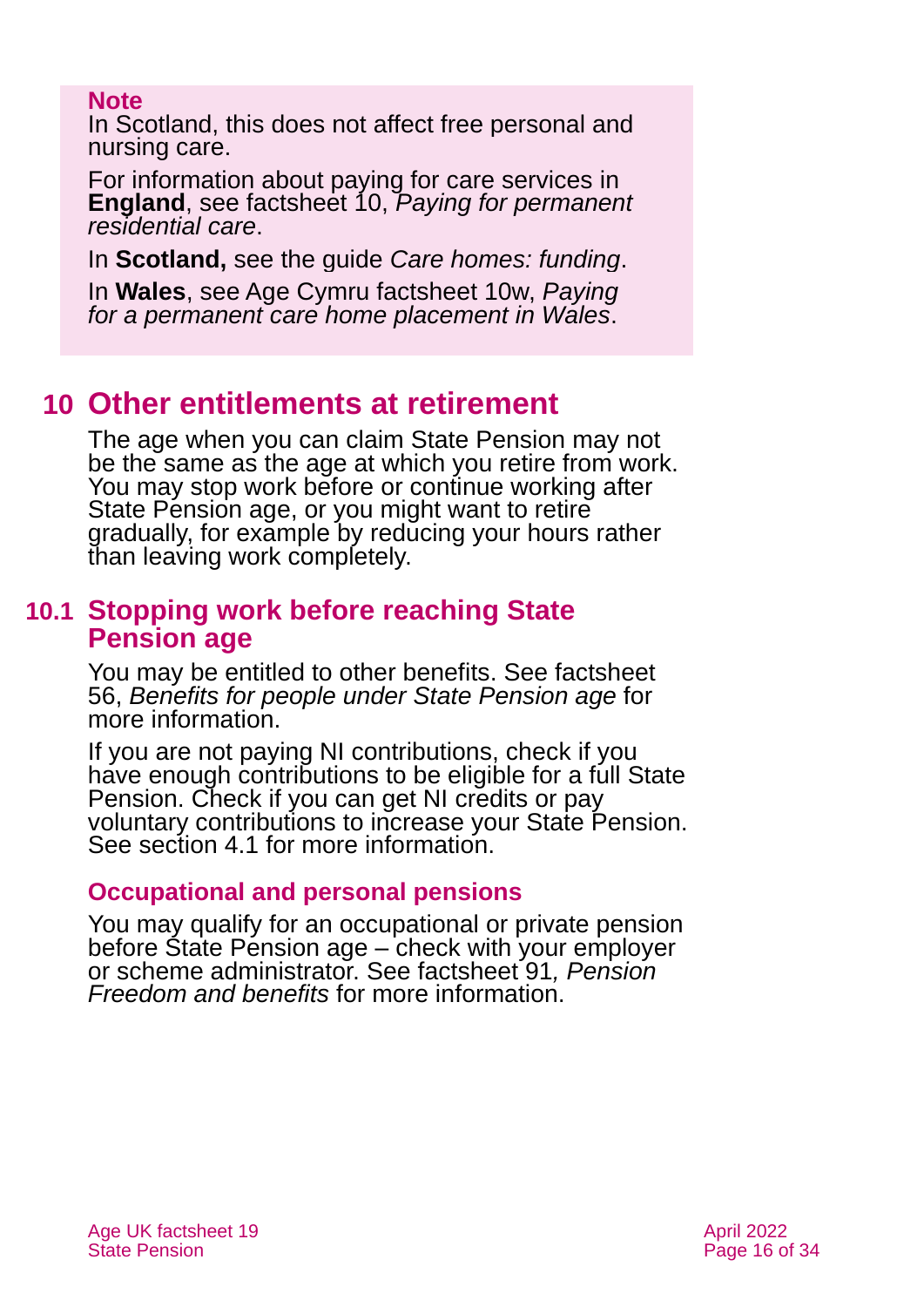## **10.2 Working after State Pension age**

If you work and get State Pension, the amount you receive is not affected by your earnings or hours. State Pension is not reduced due to earnings, but it counts as taxable income. Your tax code is adjusted to take into account the amount of State Pension you get. See factsheet 12, *[Planning your retirement: money and tax](https://www.ageuk.org.uk/globalassets/age-uk/documents/factsheets/fs12_planning_your_retirement_money_and_tax_fcs.pdf)* for more information.

If you work for an employer after State Pension age, you do not have to pay NI contributions. Tell your employer who must continue to pay contributions for you. If self-employed, you must continue paying Class 4 contributions until the end of the tax year in which you reach State Pension age. For more information, see *[www.gov.uk/tax-national-insurance-after-state](http://www.gov.uk/tax-national-insurance-after-state-pension-age/stopping-paying-national-insurance)[pension-age/stopping-paying-national-insurance](http://www.gov.uk/tax-national-insurance-after-state-pension-age/stopping-paying-national-insurance)*

### **Unemployment and sickness**

If you become sick or unemployed after State Pension age, you cannot usually claim a '*working age*' benefit such as Universal Credit, unless your partner is under State Pension age. You may be eligible for Pension Credit if you work and have a low income. See factsheet 48, *[Pension Credit](https://www.ageuk.org.uk/globalassets/age-uk/documents/factsheets/fs48_pension_credit_fcs.pdf?dtrk=true)* for more information.

### **Occupational and personal pensions**

If you have a private pension pot, you may be able to access payments while you work – contact your pension scheme for more information or see [factsheet](https://www.ageuk.org.uk/globalassets/age-uk/documents/factsheets/fs91_pension_freedom_and_benefits_fcs.pdf)  91*[, Pension Freedom and benefits](https://www.ageuk.org.uk/globalassets/age-uk/documents/factsheets/fs91_pension_freedom_and_benefits_fcs.pdf)*.

## **10.3 Other benefits after State Pension age**

You may be entitled to claim other benefits, such as Pension Credit, Housing Benefit and Council Tax Support (or Council Tax Reduction). You may be entitled if you work, but this depends on income and capital.

You may be entitled to Attendance Allowance which is not means-tested and helps with the costs of illness or disability.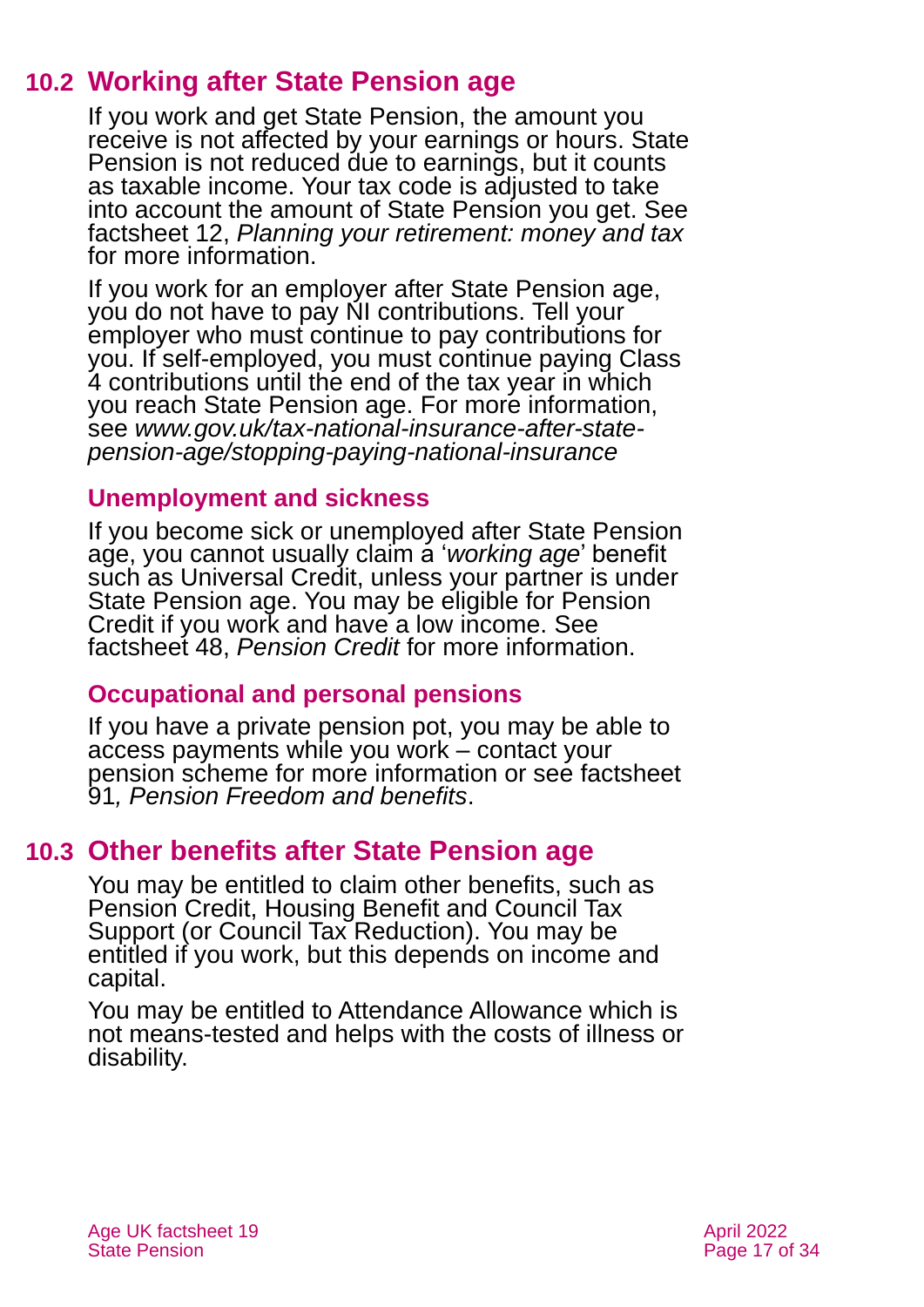Some benefits '*overlap*' with State Pension, including Carer's Allowance which is for people caring for someone else. If you claim Carer's Allowance, it is not paid if your State Pension pays more than Carer's Allowance, although you retain an '*underlying entitlement*' to it. If you claim Pension Credit, an underlying entitlement means a carer's addition is paid with your Pension Credit.

If you receive a Widow's or War Widow's Pension when you reach State Pension age, you may be better off remaining on these rather than claiming State Pension. Contact the Pension Service if this applies.

## <span id="page-17-0"></span>**11 Old State Pension**

You come under old State Pension rules if you are a man born between 6 April 1945 and 5 April 1951 or a woman born between 6 April 1950 and 5 April 1953. See [section 3](#page-5-0) for the rates of old State Pension. Some of these rules are the same as for new State Pension, including:

- State Pension forecast [\(section 4.1\)](#page-6-0)
- ⚫ How to claim your State Pension [\(section 6\)](#page-8-0)
- Decisions and payments [\(section 7\)](#page-10-0)
- Change in your circumstances [\(section 9\)](#page-14-0)
- ⚫ Other entitlements at retirement [\(section 10\)](#page-15-0)

Your old State Pension can be made up of a combination of:

- Basic State Pension [\(section 11.1\)](#page-17-1)
- Additional State Pension [\(section 11.2\)](#page-18-0)
- ⚫ Graduated Retirement Benefit [\(section 11.2\)](#page-19-0)
- <span id="page-17-1"></span>• Other payments [\(section 11.3\)](#page-19-1).

## **11.1 Basic State Pension**

### **Category A Pension on your own NI contributions**

You get the full basic Category A State Pension if you paid or were credited with 30 years of NI contributions. If you do not have enough qualifying years for a full Category A State Pension, you get a reduced amount. See [section 11.4](#page-19-2) for details of the NI contribution conditions.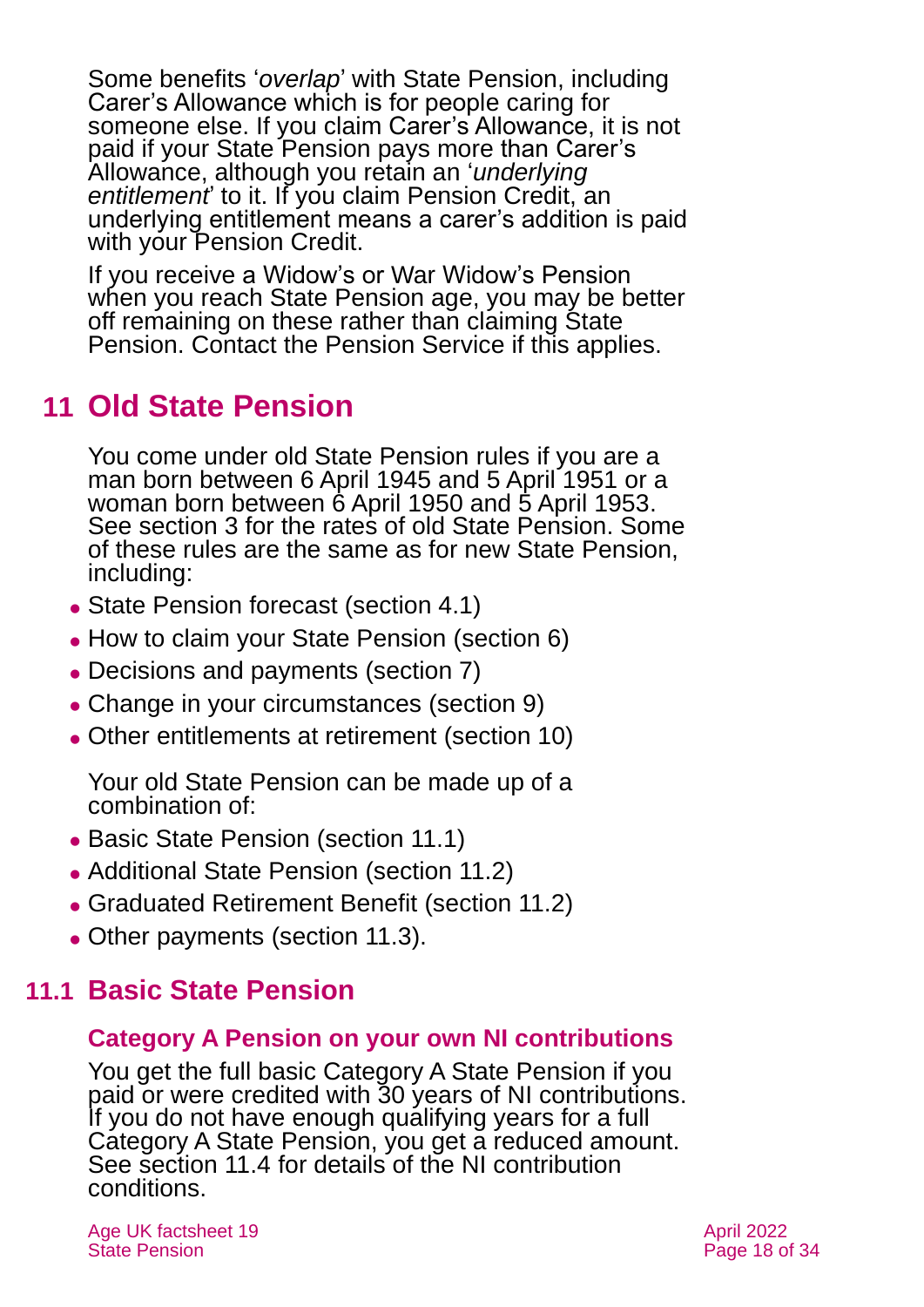#### **Category B Pension on spouse or civil partner's NI contributions**

You may be entitled to an increase of State Pension based on the NI record of a current or former spouse or civil partner, or a deceased spouse or civil partner. See [section 11.6](#page-21-0) for more information.

### **Category D non-contributory Pension**

This is a non-contributory State Pension for people aged 80 or over (although you must have reached State Pension age before 6 April 2016). If you receive a low State Pension, Category D pension can top it up to £85.00 a week.

To qualify, you must live in the UK on your  $80<sup>th</sup>$ birthday or the date of your claim if later and have lived in the UK for 10 years or more in any 20-year period after your 60<sup>th</sup> birthday. In some circumstances, you may be eligible if you lived in another EEA country.

## **11.2 Additional State Pension**

<span id="page-18-0"></span>If you get a Category A or B State Pension, you may get Additional State Pension (ASP). You can qualify for ASP even if you do not get any basic State Pension.

From 1978 to 2002, ASP was built up under the State Earnings-Related Pension Scheme (SERPS), and from April 2002, under the State Second Pension (S2P), based on earnings above the Lower Earnings Limit (LEL). LEL is the income threshold dictating when you are treated as paying NI contributions as an employee (see [section 12.1\)](#page-25-0).

### **State Second Pension**

Employees with earnings above the limit were entitled to an extra earnings-related payment. You can be treated as though your earnings were equal to this if, throughout the year, you were:

- entitled to Carer's Allowance
- ⚫ entitled to long-term Incapacity Benefit (or would have been if you satisfied contribution conditions)
- ⚫ paid Severe Disablement Allowance
- ⚫ paid contributory Employment and Support Allowance in some cases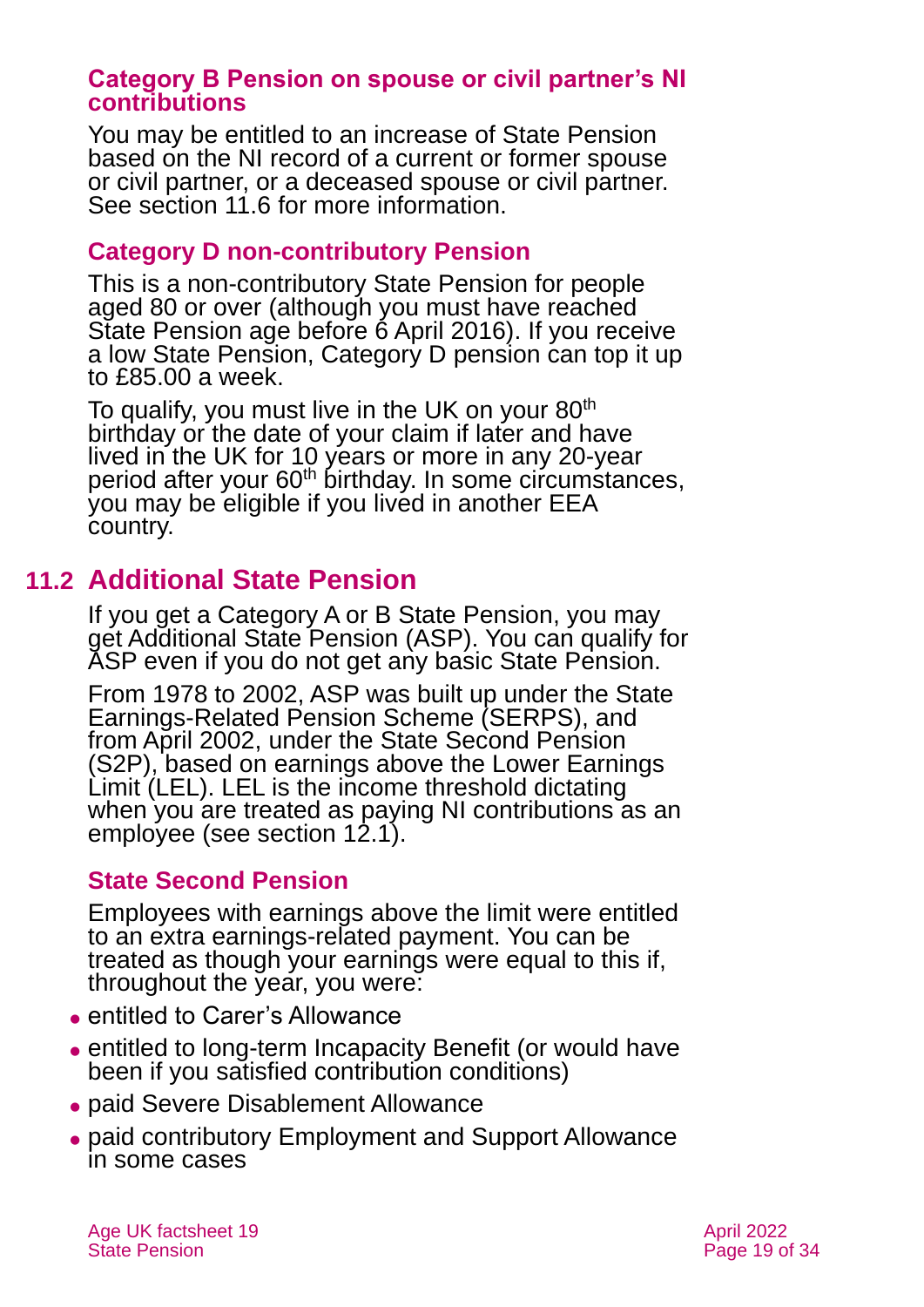- ⚫ awarded Home Responsibilities Protection (HRP) (see [section 12.3\)](#page-26-0)
- ⚫ receiving credits as a carer or foster carer or receiving Child Benefit for a child under the age of 12 (only since April 2010 – see [section 12.3](#page-26-0)).

To qualify for a year of S2P prior to April 2010, you had to fulfil one criteria for a whole tax year. For example, you could not qualify if you provided care for part of a year and met the disability conditions for the rest of the year, or paid NI contributions for part of the year and entitled to HRP for the rest of it.

### **Contracting out of the Additional State Pension**

When calculating ASP, a deduction is made if you were in a '*contracted out*' personal or workplace pension scheme (see [section 12.2\)](#page-25-0).

### <span id="page-19-0"></span>**Graduated Retirement Benefit**

This taxable pension scheme, sometimes called '*Graduated Pension'*, existed from April 1961 to April 1975 and was based on graduated contributions paid from earnings.

## <span id="page-19-1"></span>**11.3 Other State Pension payments**

## **Age addition**

An extra 25p a week is paid on Category A and B pensions if you are aged 80 or over.

### **Christmas bonus**

If you receive State Pension and live in the UK during the qualifying week (normally the first full week of December), you receive an automatic Christmas bonus of £10. The bonus is tax-free and has no effect on other benefits.

## **11.4 National Insurance**

<span id="page-19-2"></span>The amount of old State Pension you are entitled to depends on your NI contributions record. You can receive the full amount of a Category A State Pension if you have 30 or more qualifying years.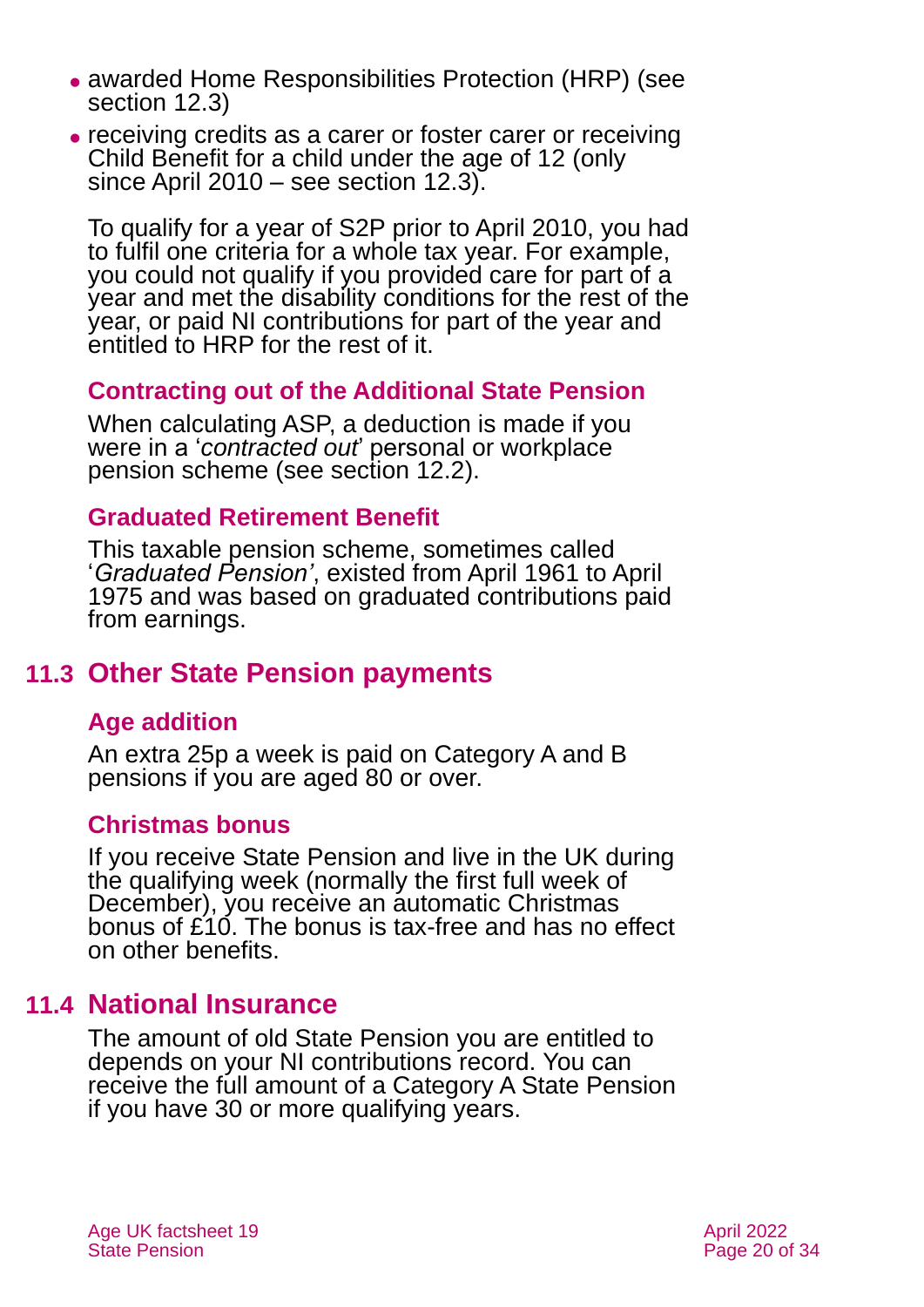If you have fewer than 30 qualifying years, you get a reduced pension provided you have at least one qualifying year. Each qualifying year entitles you to  $1/30<sup>th</sup>$  of the full amount.

If you do not get the full amount, you may be able to increase your State Pension by relying on a spouse or civil partner (see [section 11.6\)](#page-21-0) or by paying voluntary NI contributions (see [section 12.4\)](#page-29-0). For more information about NI contributions and credits, see [section 12.](#page-24-0)

## **11.5 Putting off or deferring State Pension**

If you chose to put off or defer claiming State Pension, you can get extra State Pension or a lump sum at a later date when you do claim.

For every five weeks you defer, your weekly entitlement increases by one per cent. This works out at about 10.4 per cent for each full year of deferral, so deferring your State Pension claim for five years increases it by just over half. There are no time limits for how long you can defer.

Alternatively, instead of a higher rate of State Pension, you can get a taxable lump-sum payment plus State Pension paid at the normal weekly rate.

The lump sum is calculated based on the amount of unpaid State Pension and a compounded interest rate of two per cent above Bank of England base rate.

You must defer State Pension for at least 12 consecutive months to have the choice of a lump-sum payment.

### **Category B pensions**

If entitled to a Category B State Pension or an increase to your State Pension based on your spouse or civil partner's contributions, you may have chosen to claim this even if they deferred their own State Pension.

Instead, you may have chosen to defer your State Pension and so get extra State Pension or a lump sum when you start to claim.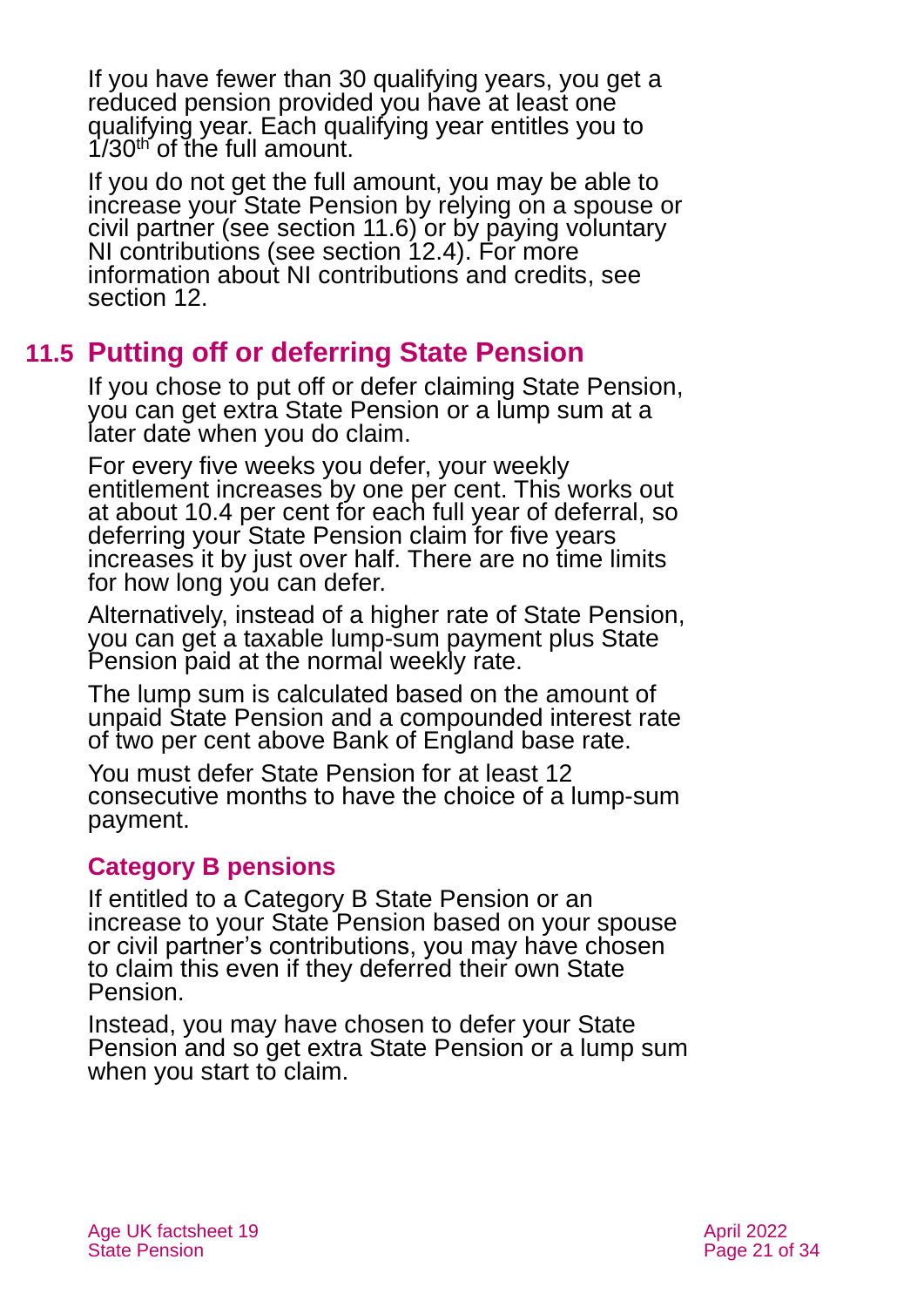In general, you do not get extra State Pension or a lump-sum payment for deferring a Category B State Pension if your partner defers their State Pension and you claim a Category A State Pension on your own contributions, or certain other benefits.

## <span id="page-21-0"></span>**11.6 Increasing or inheriting State Pension from spouse or civil partner**

You can sometimes increase or inherit State Pension based on your spouse or civil partner's NI contribution record when you reach State Pension age, known as a Category B State Pension. If you get a State Pension this way, you can remarry, form a civil partnership, or live with a partner without losing your entitlement.

Some rules are different for widowers and civil partners who reached State Pension age before April 2010. Contact the Pension Service or a local advice agency if this applies to you.

#### **Women married to men**

If you are a married woman not entitled to a basic State Pension based on your own NI record, or it is less than £85.00 a week, you may be able to get a Category B State Pension. This is based on your husband's NI record once he reaches State Pension age, sometimes called the '*married woman's pension*'. If your husband does not have a full contributions record, you receive a proportion of it.

If you already receive a Category A State Pension based on your own NI contributions and your husband claims his State Pension, you are normally paid any extra Category B State Pension you are entitled to, so you do not need to make a new claim.

You must claim if you do not get State Pension when your husband reaches State Pension age. You must claim if your husband defers claiming State Pension, whether you receive State Pension or not.

#### **Married men, women married to women and civil partners**

If you are a married man, or a woman married to another woman or a civil partner, and your spouse or civil partner was born before 6 April 1950, you are not able to claim State Pension based on your spouse's or civil partner's NI contributions record.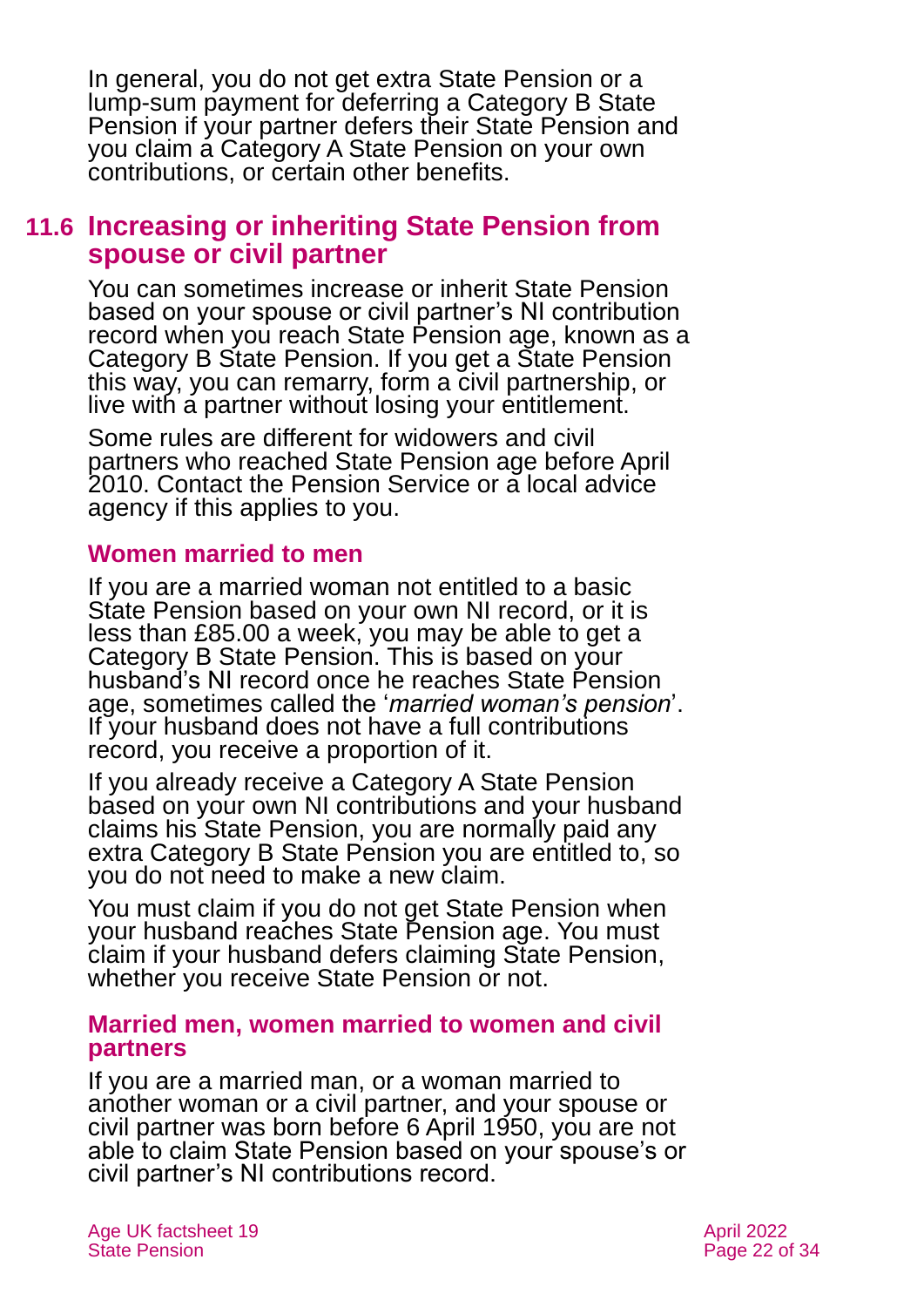If your spouse or your civil partner was born after 6 April 1950, has reached State Pension age, and you reached State Pension age after 6 April 2010 (and are not entitled to basic State Pension of at least £85.00 a week based on your own NI contributions record) you can claim a Category B State Pension based on their NI contributions record.

If you qualify for a Category B State Pension as a spouse or civil partner, the rules are in line with those for women married to men.

#### **Note**

The rate of £85.00 a week is called a '*lower rate Category B State Pension*' and applies if you are currently married or in a civil partnership. If you are widowed, divorced, or your civil partnership has been dissolved, see the sections below as you may be entitled to a *'basic rate Category B State Pension'* of up to £141.85 a week.

#### **If you are widowed or a surviving civil partner**

If you did not remarry or form a civil partnership before reaching State Pension age, you may be able to use their NI contributions to increase your basic State Pension up to a maximum of £141.85 a week.

This applies if you had reached State Pension age when your partner died. The amount depends on your own, and your late spouse's or civil partner's, NI contributions record.

#### **If you are divorced**

If you are divorced but do not qualify for a full Category A State Pension, you may be able to use your former spouse's contributions to increase the amount of basic State Pension to the maximum of £141.85 a week.

Your former spouse's NI contributions record up to when your marriage ended is substituted for your own, either from the start of your working life up to your divorce, or just for the period of your marriage.

If you remarried or formed a civil partnership before State Pension age, you cannot claim a State Pension on your former spouse's NI contributions record.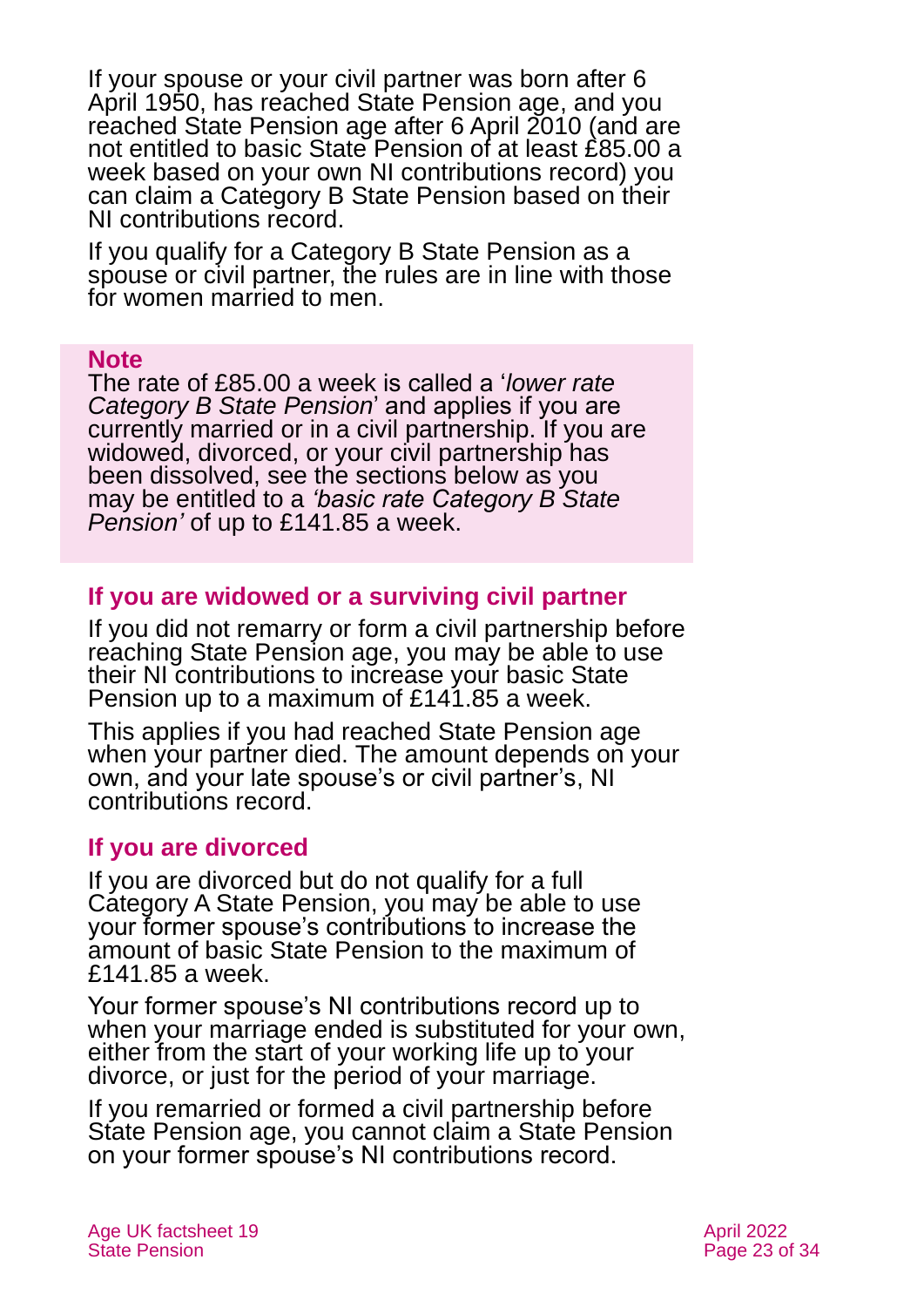However, if you did so after State Pension age, you do not lose any State Pension based on your previous spouse's NI contributions record.

## **If your civil partnership has been dissolved**

The term '*dissolution*' is used if civil partners legally separate - it is the equivalent of divorce for married couples. State Pension rules are the same as those described for divorced people.

## **If you separate**

If you separate from your husband, wife, or civil partner and you do not qualify for a basic Category A State Pension, or you are entitled to less than £85.00 a week, you may be able to claim a Category B State Pension of up to £85.00 a week when your spouse or civil partner reaches State Pension age.

## **11.7 Inheriting Additional State Pension**

If your spouse or civil partner dies, you may be able to inherit some or all of their Additional State Pension. The amount you are entitled to inherit is added to any Additional State Pension on your own contributions, up to the maximum amount a single person could have built up.

In some circumstances, different rules apply for inheriting additional State Pension, depending on whether you are a woman whose husband has died or a widowed man, a woman whose female spouse has died, or a surviving civil partner. If this applies, seek specialist advice or contact the Pension Service.

#### **If your spouse or civil partner died before you reached State Pension age**

The rules are the same for widows, widowers and surviving civil partners. Providing you did not remarry or form a new civil partnership before reaching State Pension age, you may be able to inherit Additional State Pension.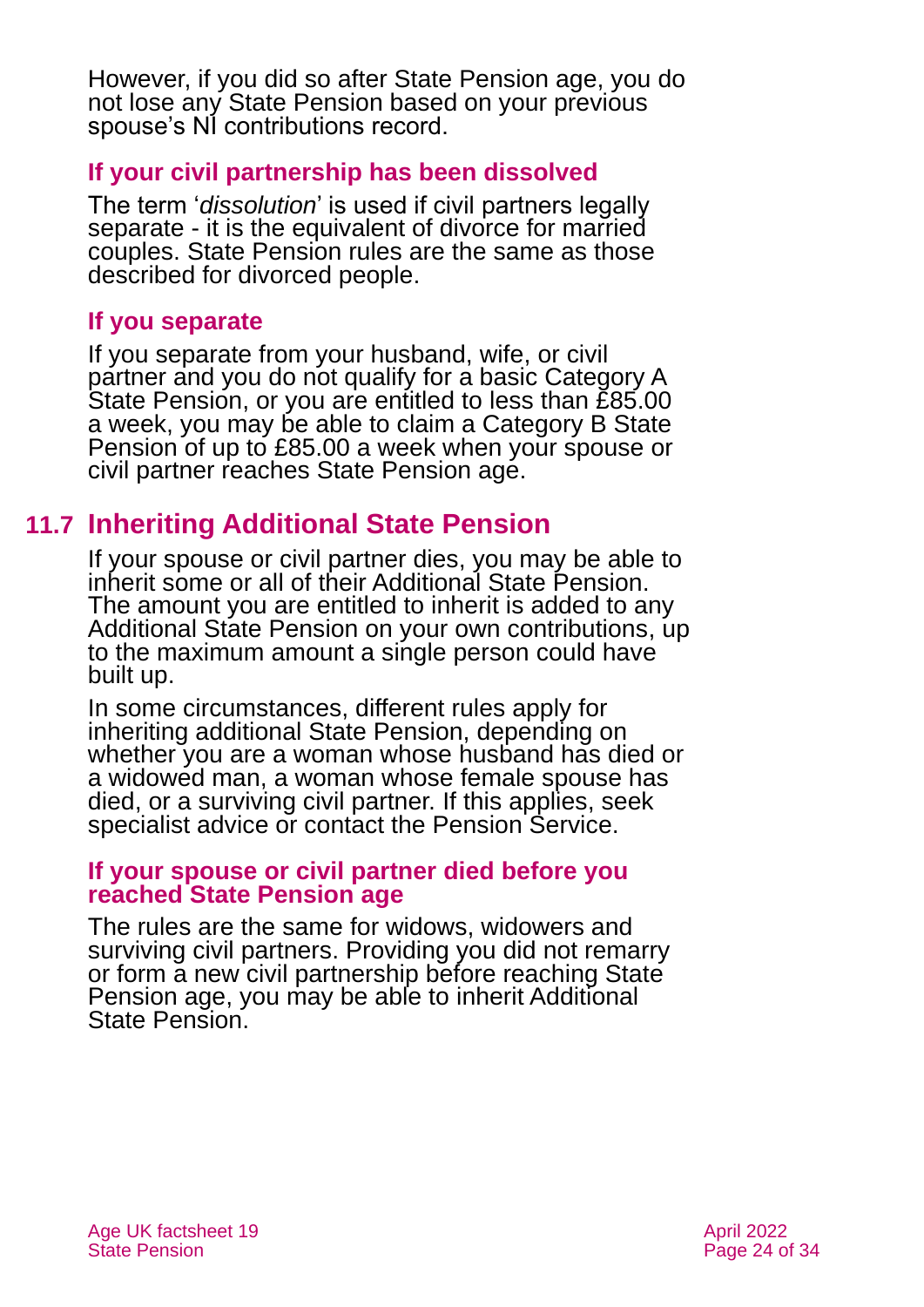#### **If your spouse or civil partner dies after you reach State Pension age**

You may inherit additional State Pension if both you and your late spouse or civil partner were over State Pension age when they died. If your spouse or civil partner dies when under State Pension age, you cannot inherit additional State Pension, unless you are a woman whose husband has died, or you reached State Pension age on or after 6 April 2010.

## **11.8 Inheriting a deferred State Pension**

If your wife or civil partner received extra State Pension when they died because they deferred their State Pension, you may inherit some of their extra State Pension. If they died while still deferring State Pension, you can choose to receive either a one-off taxable lump-sum payment, or extra weekly state pension if they deferred for at least 12 months.

If you are deferring your own State Pension, you receive any inherited deferral payment when you start claiming your State Pension.

If you were widowed or your civil partner died before you reached State Pension age, you can only inherit a deferral payment if you did not remarry or form a new civil partnership before State Pension age.

#### **Note**

If you are a widower or surviving civil partner who reached State Pension age before 6 April 2010, you must have been over State Pension age when your spouse or civil partner died for these provisions to apply to you.

## <span id="page-24-0"></span>**12 National insurance contributions and credits**

This section explains the types of National Insurance contributions and credits you can use towards old and new State Pension entitlement.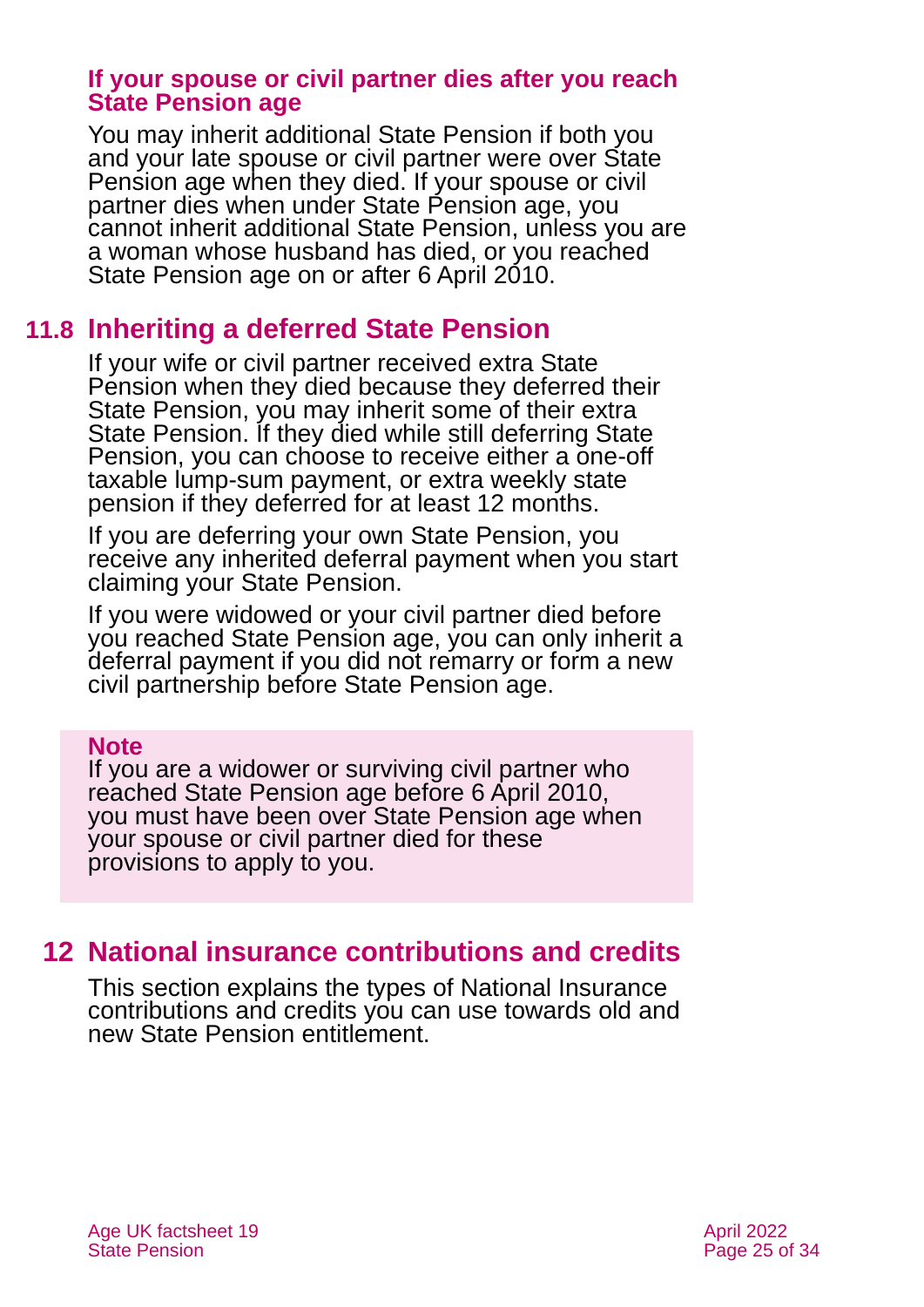## **12.1 Checking your NI record**

Check for gaps in your NI record by requesting a statement from HMRC. You can do this online at *[www.gov.uk/check-national-insurance-record](http://www.gov.uk/check-national-insurance-record)* or call the helpline on 0300 200 3500. Request a State Pension forecast for an estimate of how much you will get when you claim. See [section 4.1](#page-6-0) for more information.

## **12.2 NI contributions in work**

<span id="page-25-0"></span>Employees between 16 years of age and State Pension age pay NI contributions depending on the level of their earnings. If you are an employee with earnings of £123 a week or more (the level of the Lower Earnings Limit in 2022/23), you build up qualifying years that count towards entitlement to State Pension.

You do not start to pay NI contributions until your earnings reach £190 a week. If you earn between £123 and £190, you are treated as though you pay NI contributions and build up qualifying years that count towards entitlement to the State Pension and other contributory benefits.

When this factsheet refers to people who have '*paid*' NI contributions, this includes people with earnings between £123 and £190 a week who do not actually pay NI but are treated as having paid NI contributions.

Employees pay Class 1 NI contributions as a percentage of earnings, and these are collected with Income Tax. Employers also pay NI contributions. If you do not have enough NI contributions for a full State Pension but have not yet reached State Pension Age, you may be able to increase your State Pension if you continue to work and pay NI contributions.

### **Working abroad**

NI contributions paid abroad may help you qualify for State Pension if you worked in an EEA country, or one with a reciprocal agreement with the UK.

## **Self-employed**

If self-employed, you must pay a flat-rate Class 2 contribution for each week in which your relevant profits are at or above the small profits limit. These count towards the State Pension.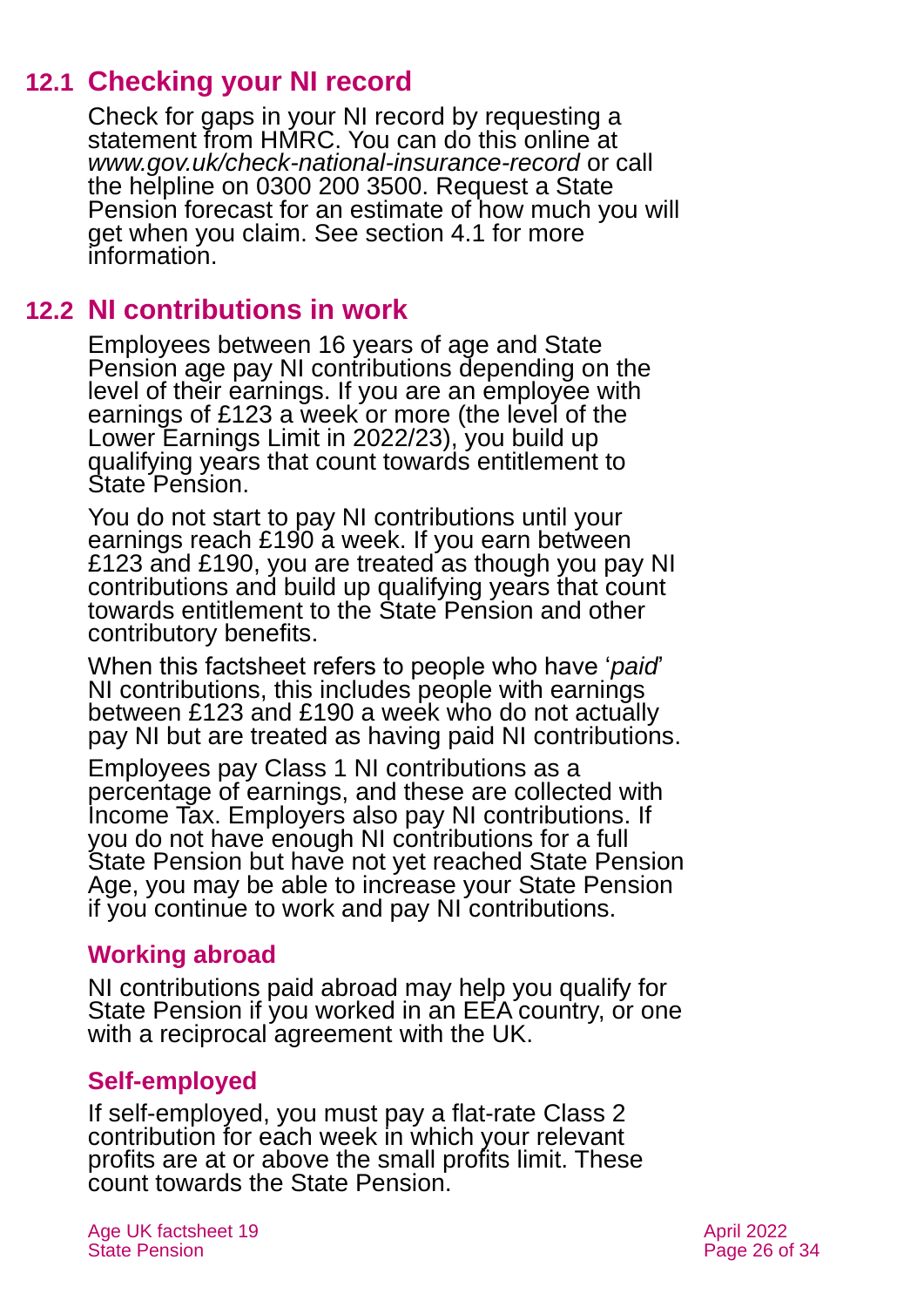## **Contracting out**

When your State Pension is calculated, a deduction is made if you were in a '*contracted out*' personal or workplace pension scheme – for example, as a member of a public-sector pension. This is because you paid NI contributions at a lower rate into a contracted-out pension instead, or some of your NI contributions were paid into your private pension instead of going towards additional State Pension. You could not contract out of the basic State Pension.

Only employees earning more than the Lower Earnings Limit and paying standard-rate Class 1 NI contributions could contract out of additional State Pension. Check if you were contracted out by looking at previous payslips. If the NI contributions line has the letter D, E, L N or O next to it, you were contracted out. You were not contracted out if it has a letter A. If there is a different letter or you are unsure, check with your employer or pension provider.

You are more likely to have contracted out if you worked in public sector organisations and professions such as the NHS, local councils and the civil service, fire services, teachers, police forces and the armed forces.

#### **Note**

Contracting out was abolished from 6 April 2016 and everyone now automatically pays standard National Insurance.

## **12.3 NI credits**

<span id="page-26-0"></span>If you are under State Pension age, you can be entitled to a credit in place of a NI contribution, if you are:

- ⚫ receiving Universal Credit, Working Tax Credit, Jobseeker's Allowance or Employment and Support Allowance
- ⚫ receiving Income Support as a carer, or Carer's Allowance, or would receive Carer's Allowance if you were not receiving certain benefits instead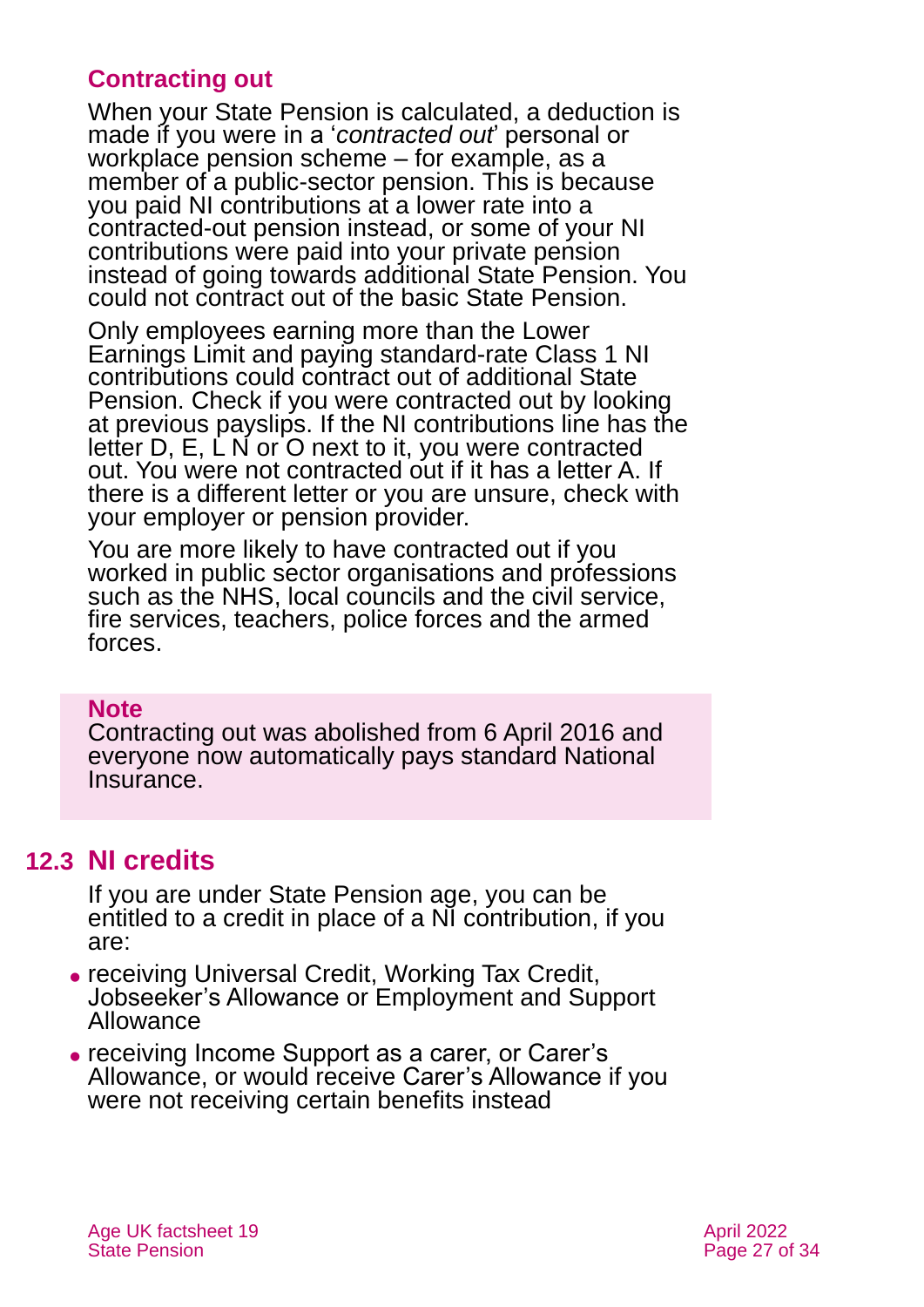- not getting Carer's Allowance or Income Support but providing care for at least 20 hours a week for one or more people getting Attendance Allowance (AA), Constant Attendance Allowance (CAA), Disability Living Allowance (DLA) middle or high rate care component, Personal Independence Payment daily living component, or whose need for care has been certified by a health or social care professional (these are called '*Carer's Credits*')
- ⚫ receiving Child Benefit for a child aged under 12
- a grandparent or other adult family member providing childcare for a child aged under 12 or you are an approved foster carer
- ⚫ married to, or in a civil partnership with, a member of the armed forces and you accompanied them on a posting outside the UK. This is available to women born on or after 6 April 1953 or men born on or after 6 April 1951 for tax years from 1975/76. The credits are available to widows, widowers, divorcees and former civil partners provided they were married or in a civil partnership with the member of the armed forces at the time of the accompanied posting.

You need to apply to get Carer's Credits, credits as a foster parent or grandparent. Except for grandparent's credits, you should apply for these credits before the end of the tax year following the one in which you are entitled to them. Late applications may be accepted if there is a good reason for not applying earlier.

Grandparent's credits must be applied for after the end of the tax year following the one in which you are entitled to the credits. You need to apply for credits for military spouses and civil partners but there are no time limits for applying.

Different credits and paid contributions can be combined to make a full qualifying year. See *[www.gov.uk/national-insurance-credits](http://www.gov.uk/national-insurance-credits)* for more.

### **Action**

Apply for Carer's Credits using form CC1 which you can get online from *[www.gov.uk/government/publications/carers-credit](http://www.gov.uk/government/publications/carers-credit-application-form)[application-form](http://www.gov.uk/government/publications/carers-credit-application-form)*. Use form CF411A from HMRC for foster parent credits.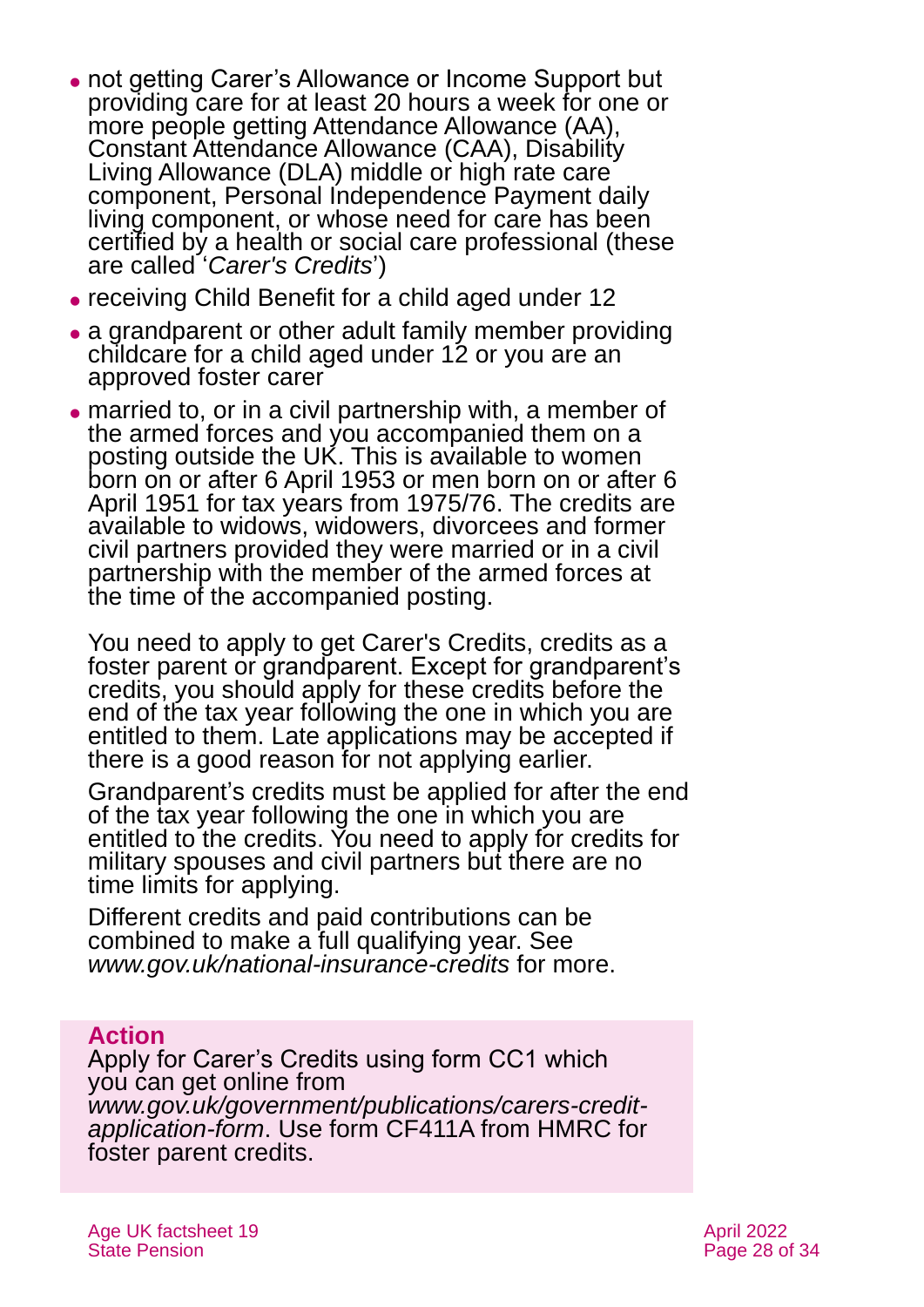## **Home Responsibilities Protection (HRP)**

From 1978 to April 2010, HRP protected the NI contribution record of people caring for a child or a sick or disabled person. You were entitled to HRP if you met any of the following conditions, or in some situations a combination of them, for a whole tax year between April 1978 and 2010:

- ⚫ received Child Benefit for a child under 16 years of age
- ⚫ received Income Support and did not need to register for work because you cared for a sick or disabled person
- ⚫ regularly spent at least 35 hours a week caring for someone getting AA, CAA, or DLA middle or high rate care component. You must have been caring for 48 weeks in any tax year, rising to 52 weeks after 6 April 1994
- ⚫ you were a registered foster parent.

If you got Carer's Allowance, you would have received NI credits so would not need HRP. Whether you have done any work is irrelevant. You get HRP if you qualify and have not paid or been credited with enough NI contributions for the tax year to count as a qualifying year.

HRP should be given automatically if you qualified because you were getting Child Benefit or Income Support as a carer. You must apply for HRP if you qualified because you looked after someone getting AA, Constant AA, or DLA, or were a foster parent, or qualified under one condition for part of a tax year and under another for the rest of the year.

#### **Action**

Apply for HRP on form CF411 which you can get from your local Jobcentre Plus office, by phoning HMRC, or downloading from *[www.gov.uk/government/publications/national](http://www.gov.uk/government/publications/national-insurance-application-form-for-home-responsibilities-protection-cf411)[insurance-application-form-for-home](http://www.gov.uk/government/publications/national-insurance-application-form-for-home-responsibilities-protection-cf411)[responsibilities-protection-cf411](http://www.gov.uk/government/publications/national-insurance-application-form-for-home-responsibilities-protection-cf411)*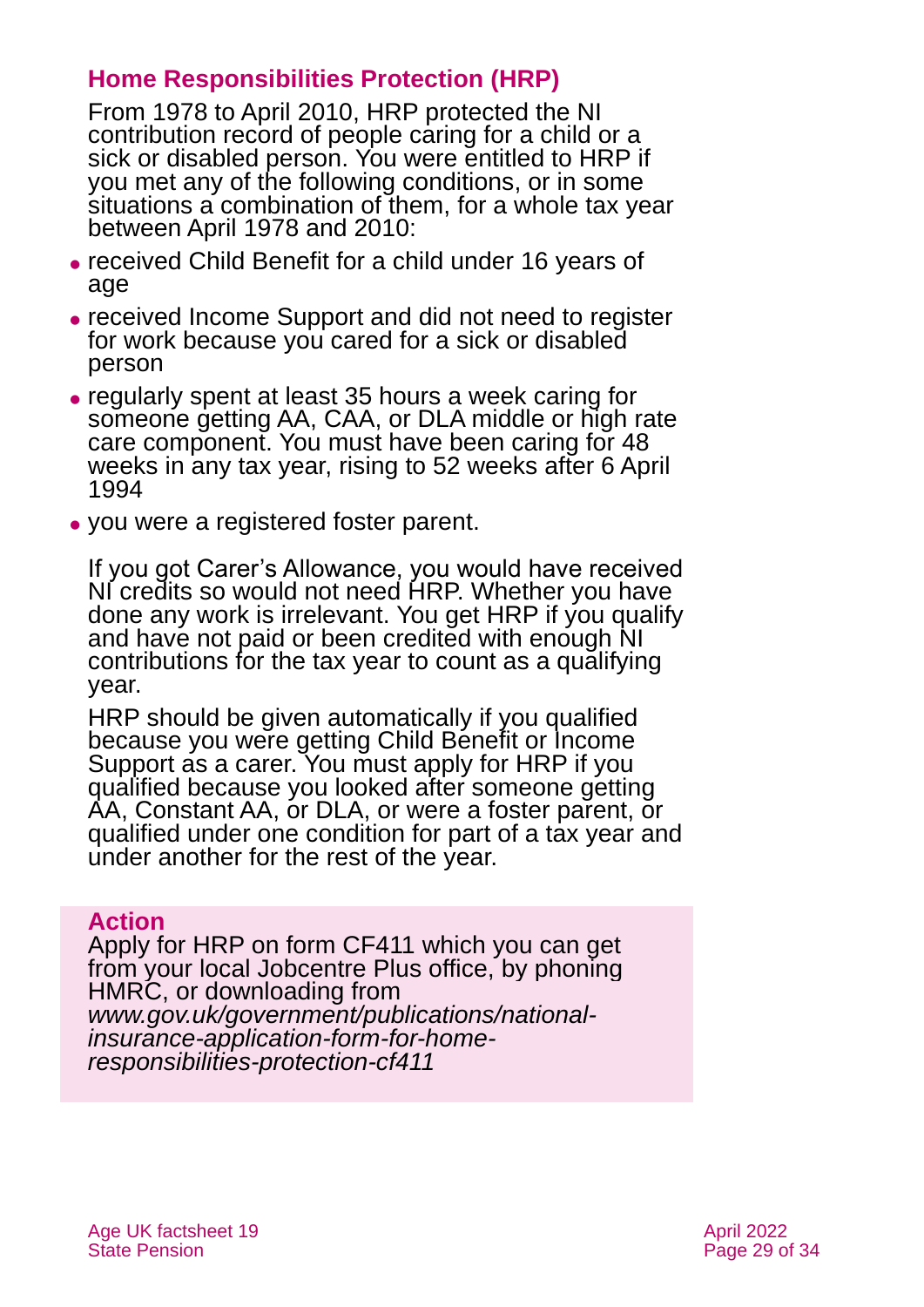## **12.4 Voluntary NI contributions**

<span id="page-29-0"></span>If you are not paying NI contributions and are not entitled to credits or HRP, you can pay Class 2 or 3 voluntary contributions to protect your State Pension. You cannot pay voluntary contributions for any year in which you were only liable to pay reduced rate married woman's contributions.

There are time limits for paying voluntary contributions. They must normally be paid by the end of the sixth tax year after the one in which they were due.

If you are under the new State Pension system, you have until 5 April 2023 to pay voluntary Class 2 or Class 3 NI contributions for the years from 2006/07 to 2015/16.

#### **Action**

If your NI contributions are not enough for a full State Pension, decide whether to make additional voluntary contributions by weighing up their cost against the potential gains in entitlement.

There may be potential losses in means-tested benefits like Pension Credit to consider.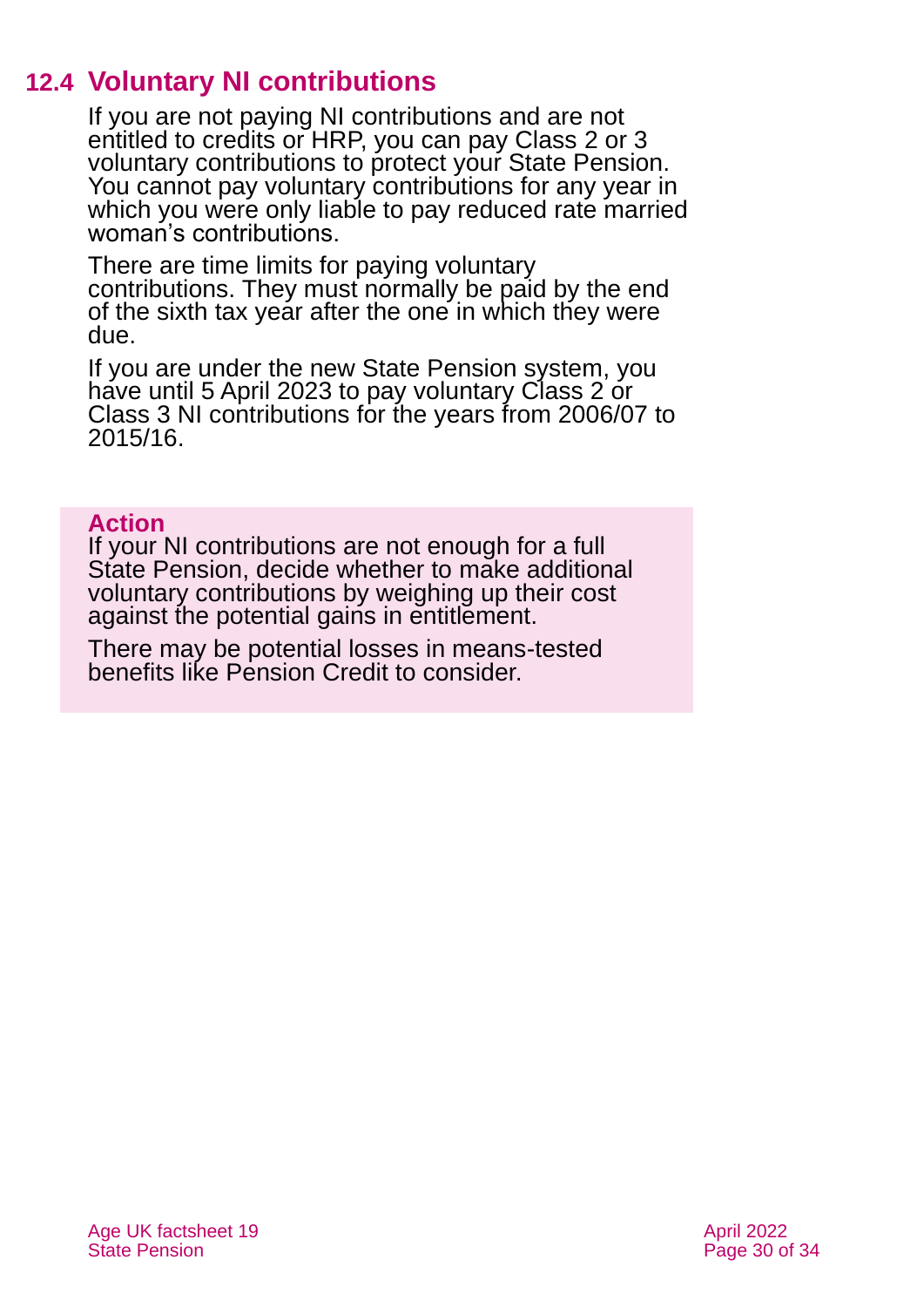## <span id="page-30-0"></span>**Useful organisations**

### <span id="page-30-1"></span>**Citizens Advice**

England or Wales go to [www.citizensadvice.org.uk](http://www.citizensadvice.org.uk/) Northern Ireland go to [www.citizensadvice.co.uk](http://www.citizensadvice.co.uk/) Scotland go to [www.cas.org.uk](http://www.cas.org.uk/) In England telephone 0800 144 8848 In Wales telephone 0800 702 2020 In Scotland telephone 0800 028 1456

National network of advice centres offering free, confidential, independent advice, face to face or by telephone.

### **Disability Benefits Helpline**

[www.gov.uk/disability-benefits-helpline](http://www.gov.uk/disability-benefits-helpline)

Provides advice or information about claims for Disability Living Allowance, Personal Independence Payment or Attendance Allowance.

#### • **Attendance Allowance (AA)** Telephone 0800 731 0122

## • **Disability Living Allowance (DLA)**

If you were born on or before 8 April 1948 Telephone 0800 731 0122

If you were born after 8 April 1948 Telephone 0800 121 4600

#### • **Personal Independence Payment helpline** Telephone 0800 121 4433

#### **Future Pension Centre**

Telephone 0800 731 0175

### **Gov.uk**

[www.gov.uk](http://www.gov.uk/)

Official government website with information about pensions planning, State Pension, and workplace, personal and stakeholder pensions.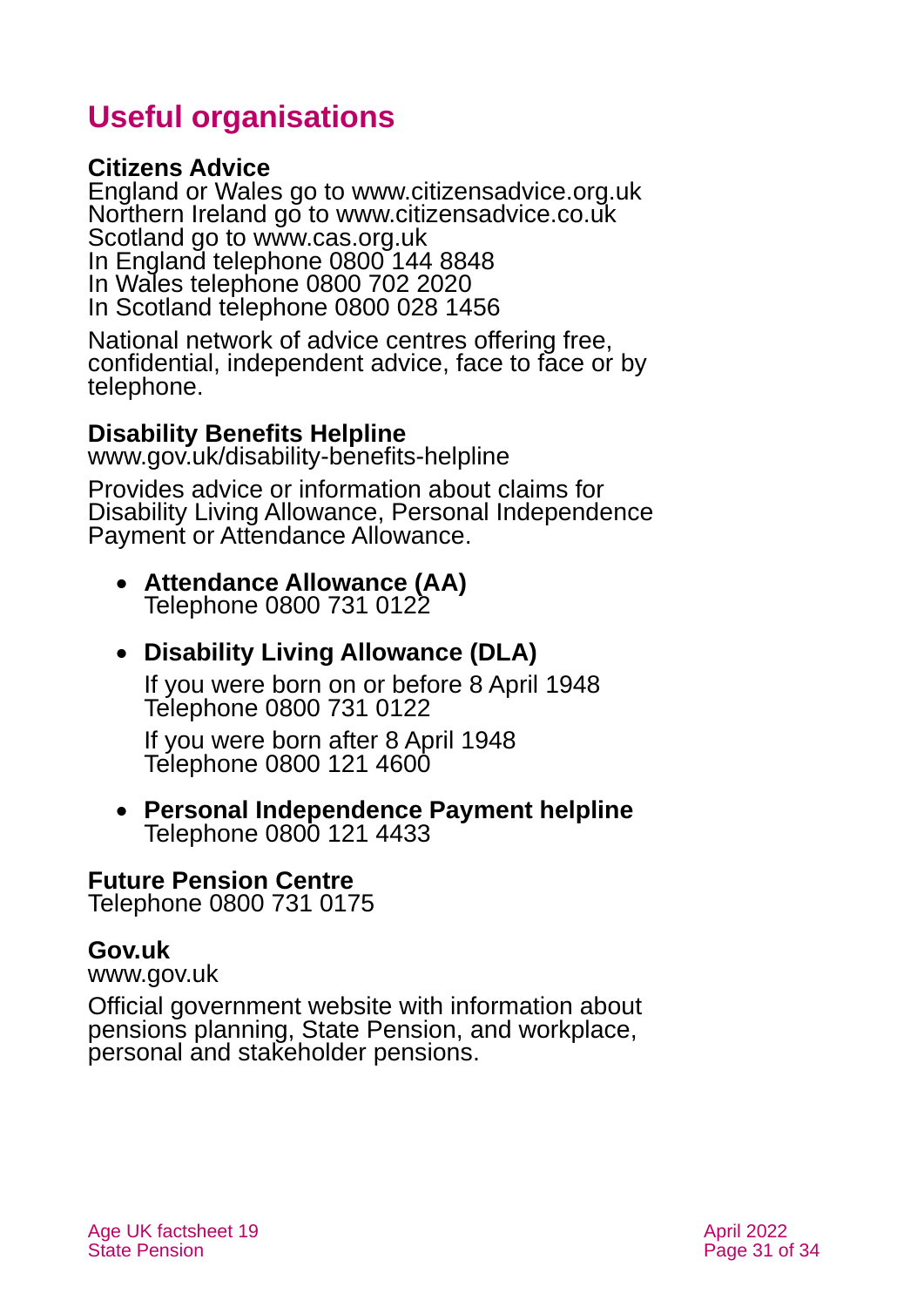### **HM Revenue and Customs**

[www.gov.uk/government/organisations/hm-revenue](http://www.gov.uk/government/organisations/hm-revenue-customs)[customs](http://www.gov.uk/government/organisations/hm-revenue-customs)

Contact HMRC for more information about taxes and National Insurance contributions. The National Insurance contributions office is listed below.

### **HM Revenue and Customs Tax Credits Office**

[www.gov.uk/topic/benefits-credits/tax-credits](http://www.gov.uk/topic/benefits-credits/tax-credits) Telephone 0345 300 3900

### **International Pension Centre**

[www.gov.uk/international-pension-centre](http://www.gov.uk/international-pension-centre) Telephone +44 (0) 191 218 7777

#### **MoneyHelper**

[www.moneyhelper.org.uk/en/pensions-and-retirement](http://www.moneyhelper.org.uk/en/pensions-and-retirement) 0800 011 3797

Offers information and guidance on different types of pensions. They can help you if you want to complain about a workplace or private pension.

### **National Insurance Contributions Office**

[www.gov.uk/national-insurance](http://www.gov.uk/national-insurance) Telephone 0300 200 3500

#### **Pensions Ombudsman**

[www.pensions-ombudsman.org.uk](http://www.pensions-ombudsman.org.uk/) Telephone 0800 917 4487

Free, statutory service investigating [complaints](http://www.pensions-ombudsman.org.uk/Complaints/) about how pension schemes are run.

### **Pension Service (The)**

[www.gov.uk/contact-pension-service](http://www.gov.uk/contact-pension-service) Telephone 0800 731 0469 State Pension claim line 0800 731 7898 Future Pension Centre 0800 731 0175

Details of State Pensions including forecasts and how to claim.

#### **Pension Tracing Service**

[www.gov.uk/find-lost-pension](http://www.gov.uk/find-lost-pension) Telephone 0800 731 0193

Free DWP service that can help to trace an old pension scheme if the details are unclear or have been lost.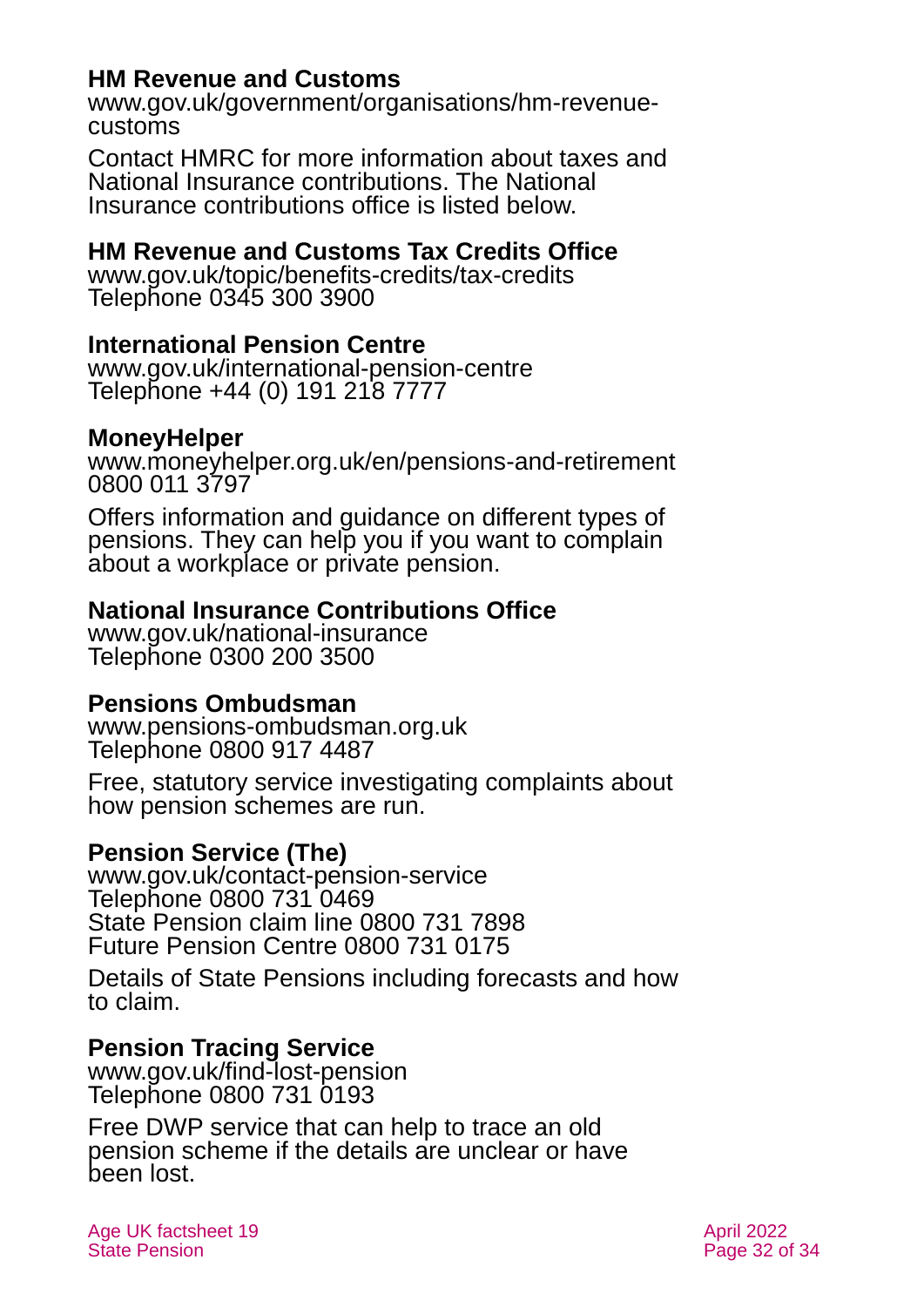## **Age UK**

Age UK provides advice and information for people in later life through our Age UK Advice line, publications and online. Call Age UK Advice to find out whether there is a local Age UK near you, and to order free copies of our information guides and factsheets.

## **Age UK Advice**

[www.ageuk.org.uk](http://www.ageuk.org.uk/) 0800 169 65 65 Lines are open seven days a week from 8.00am to 7.00pm

### <span id="page-32-2"></span>**In Wales contact**

#### <span id="page-32-0"></span>**Age Cymru Advice**

[www.agecymru.org.uk](http://www.agecymru.org.uk/) 0300 303 4498

### **In Northern Ireland contact**

# **Age NI**

[www.ageni.org](http://www.ageni.org/) 0808 808 7575

### <span id="page-32-3"></span>**In Scotland contact**

## <span id="page-32-1"></span>**Age Scotland**

[www.agescotland.org.uk](http://www.agescotland.org.uk/) 0800 124 4222

## **Support our work**

We rely on donations from our supporters to provide our guides and factsheets for free. If you would like to help us continue to provide vital services, support, information and advice, please make a donation today by visiting [www.ageuk.org.uk/donate](http://www.ageuk.org.uk/donate) or by calling 0800 169 87 87.